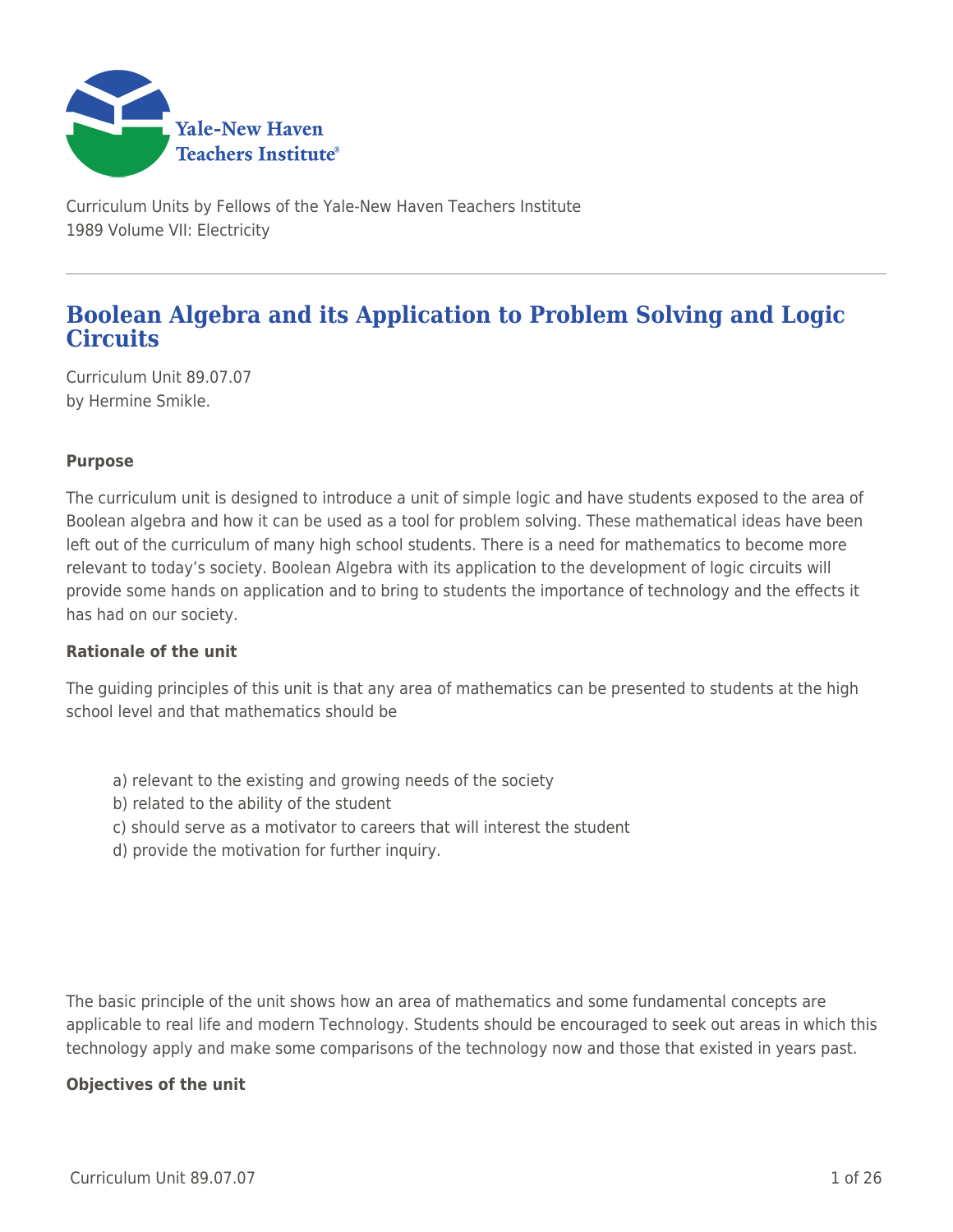a) To help students acquire a range of mathematical skills

b) To make mathematics relevant to the experiences of the students, there-fore recognizing mathematical principles in his environment.

c) To apply mathematical knowledge to the solution of problems.

d) To present a unit in the area of Boolean Algebra that is important to the understanding of circuits and how they work.

Audience : This unit is designed for classes at the high school level. It can be a part of a unit in geometry, or could be used by a group of students for independent study.

## **The Specific Objectives of the Unit**

- 1 Introduction to logic:
	- The students will be able to:
	- a) Distinguish valid statements from those that are not valid.
	- \_\_\_\_ b) To define a statement; To use reasoning; make deductions and implications.
	- c) To use simple connectives.
	- d) To make truth tables.
- 2. Introduction to Binary Arithmetic:
	- a) Define the numerals in the Binary system.
	- b) To find the values of a numeral written in the binary system in base ten.
	- c) To perform the basic operations in the binary system.
- 3. Introduction to Boolean Algebra.
	- a) Simple operation with boolean algebra
	- b) Make truth tables
	- \_\_\_\_ c) Application of Boolean Algebra to
		- (1) electrical switches ; (using ON and OFF)
		- (2) write truth for adders and half adders
		- (3) designing simple circuits.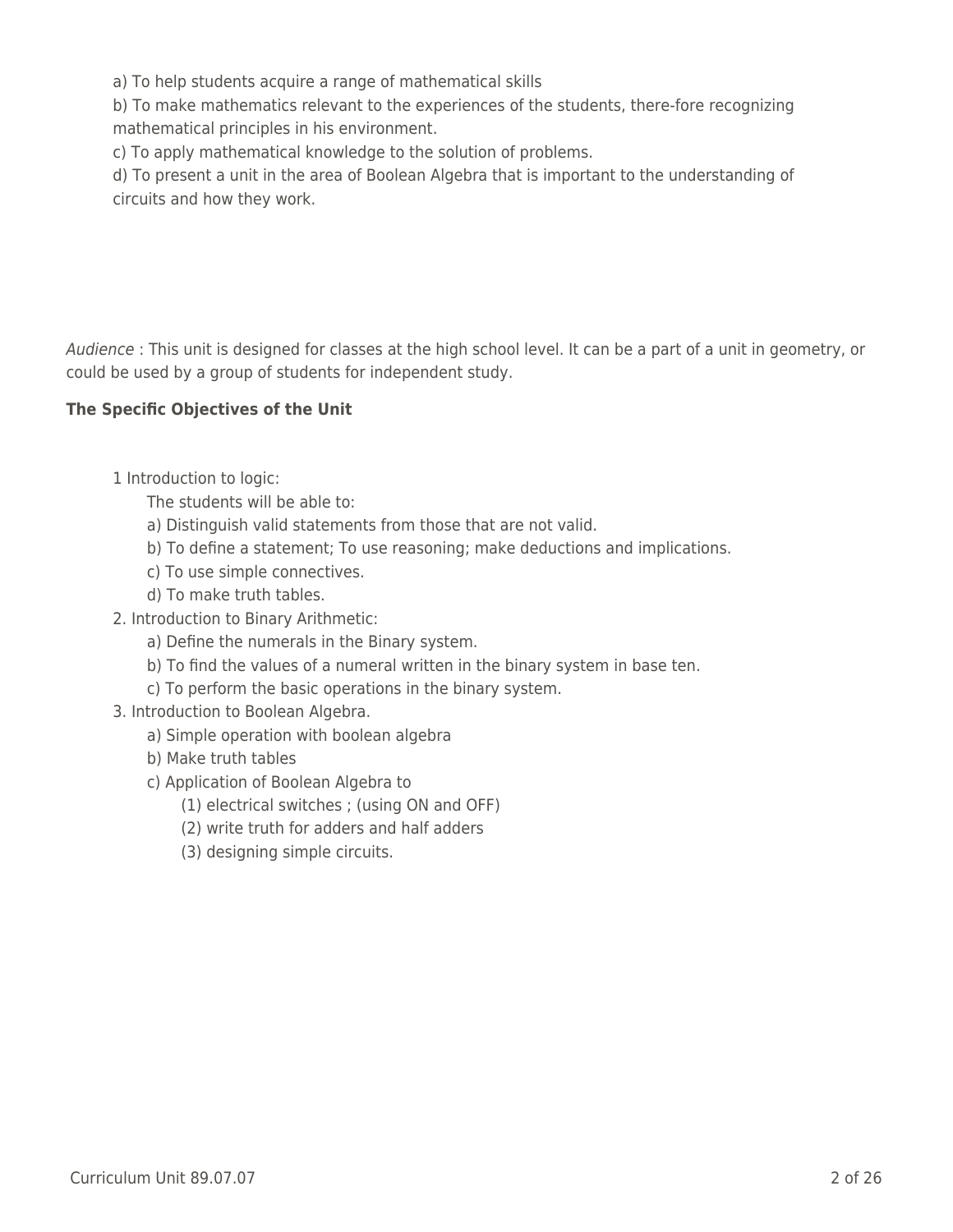# **Introduction**

There has been much talk in the media about the expansion of the Japanese technology in the market place. Evidence can be seen in almost all aspect of our daily life. In the last ten years there have been the emergence of new appliances and gadgets that most people find too complicated to understand examples are the video recorder; CD players; cars that are more efficient and telephones that are more intelligent these are only a few. It will be the teachers responsibility to awaken the minds of these students to the great demand that will be placed on them to understand and be aware of these changing technologies and develop in the students a pest for knowledge, and the ability to seek new and different ways to solve problems.

The work world of the next ten years will be demanding workers that are equipped with different basic skills; workers with the ability to think and can understand the operations of these machines developed by the new technology.

The unit attempt to show students how the application of Boolean algebra, and the binary system has spearheaded work in these new technologies. After the unit it is hoped that students will reconsider the options available to them and make more careful and informed decisions as to their career choices.

The unit will begin by discussing the implications of Reasoning and deduction in the formal setting, with extensive work in the binary system and then a simple introduction to boolean algebra.

It is hoped that this unit will find a place with those teachers that are theorists, and those that enjoy working with the hands on experiences that are meaningful for students.

### **Limitations of the unit**

The concepts of Boolean algebra are found in algebra texts designed for higher education students; therefore the language and symbolism used are very technical. In an attempt to make it appropriate most of the proofs will be omitted and only those concepts necessary for understanding will be used. Students should be encouraged to draw diagrams and make tables where necessary.

Because of the limitation of space for the unit there will be the need for the users to research additional problems from the reference given.

## *Reasoning and Deduction* **: Introduction to Logic**

The main ingredient in the study of logic is the principles and method used to distinguish between arguments that are valid and those that are not. Logic deals with reasoning and the ability to deduce or come to some reasonable conclusions. In everyday life we guess what is going to happen on the basis of past experiences; "It looks like its going to rain" we say meaning that it may rain today. If we wait around long enough then it may rain. This is an example of inductive reasoning. In mathematics we can discover whether or not a guess is correct by checking if our conclusions can be deduced from results already known. This is called deductive reasoning.

The starting point of logic is a statement. A statement in the technical sense is declarative and is either true or false, but cannot be both simultaneously.

In logic it is irrelevant whether a statement is true or false, the important thing is that it should be definitely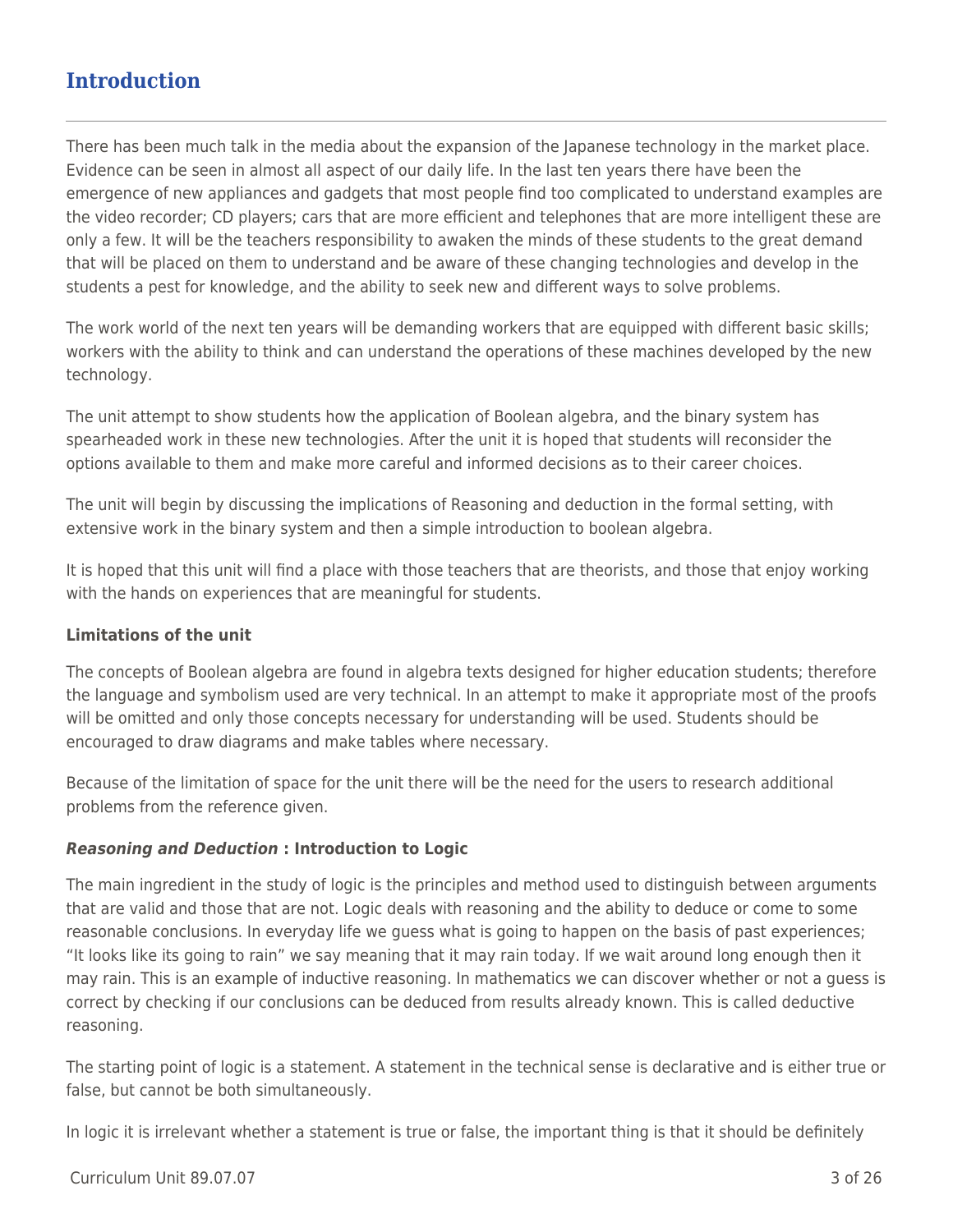one or the other. Logic statements must be either true or false.

A Statement: is a declarative sentence which is either true or false.

Examples of declarative statements:

- (a) New Haven is a city in Connecticut.
- (b) The month of June has thirty days.
- (c) The moon is made of red cheese.
- (d) Tomorrow is Saturday.

The following are not statements:

- (a) Come to our party!
- (b) Is your homework done?
- (c) Close the door when you leave.
- (d) Good by dear.

Those are not good statements because they cannot be considered true or false.

The basic type of sentence in logic is called a simple statement. A simple statement is one that has only one thought with no connecting word.

Examples of simple statements

- (a) Three is a counting number.
- (b) Ann is early for class

If we take a simple statement and join them with a connecting word such as and, or, if . . . then, not, if and only if, we form a new sentence called a complex or compound statement.

Compound Statements: are formed from the combination of two or more simple statements.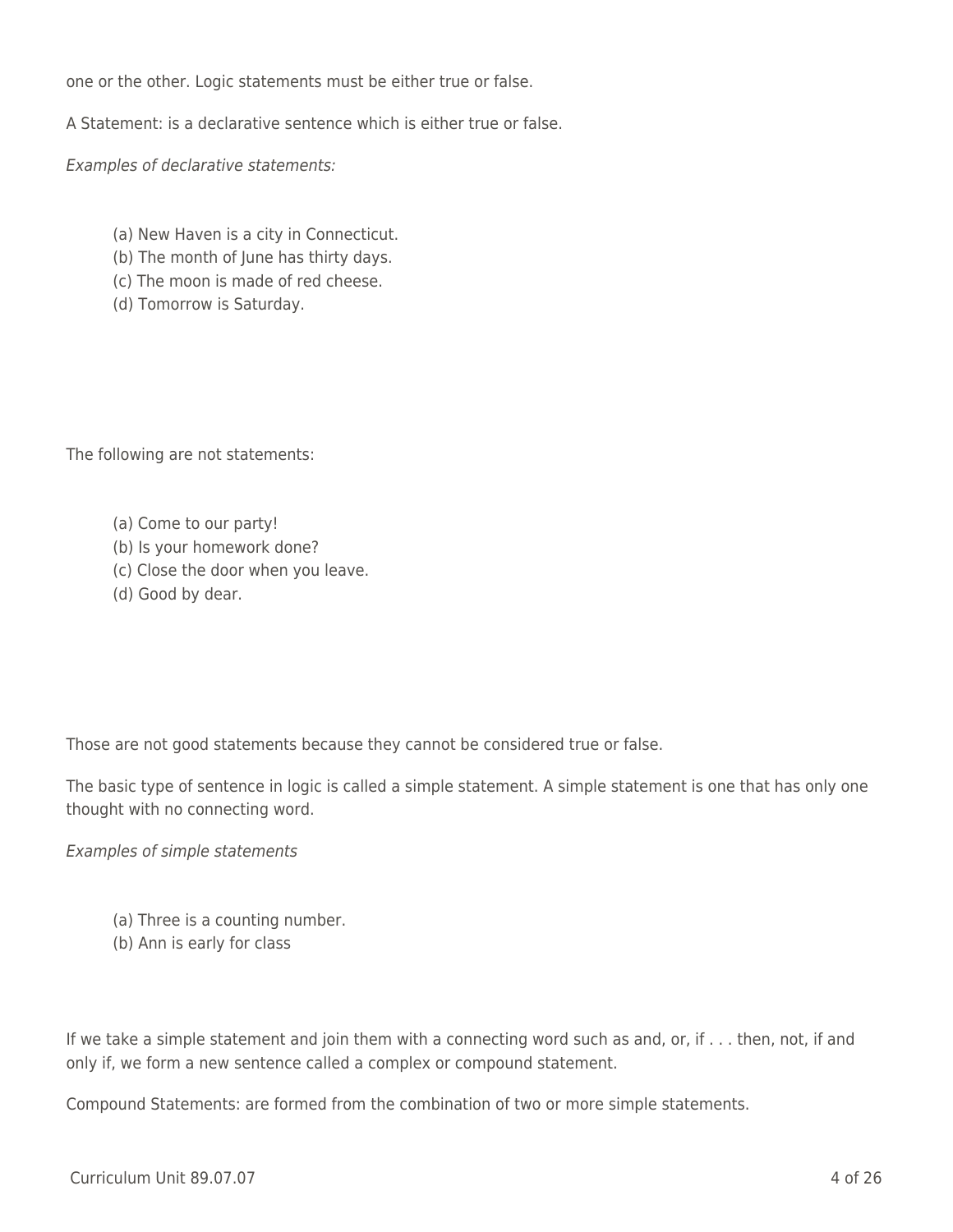Example (a) Ann is early for class and she has her note books.

(b) Three is a counting number and is also a odd number.

## *Types of Compound statements and their connectives*

1. A negation: formed when we negate a simple statement by "not". example : Simple statement: Today is Thursday Compound statement: negation: today is not Thursday The sentence "today is not Thursday" is a compound statement called a negation.

2. When we connect two simple statements using and, the result is a compound statement called a conjunction.

3. If the simple statements are joined by or the resulting compound statement is called a disjunction.

4. The If . . . then connector is used in compound statements called conditionals.

5. The if and only if connector is used to form compound statements called biconditionals.

We are familiar with using letters as replacements in algebra; in logic we can also use letters to replace statements. The common letters used to replace statements are P,Q, R: but any letters can be used.

Examples.  $P = Today$  is Saturday

 $Q = I$  passed my test

but P and Q would read Today is Saturday and I passed my test. It is also common practice to use symbols for the connective words (or the connectors)

Connectors Symbols  $(a)$  not (b) and  $\sim$ (c) or (figure available in print form) (d) if  $\dots$  then  $D >$ 

 $Curriculum$  Unit 89.07.07  $\hspace{1.5cm}$  5 of 26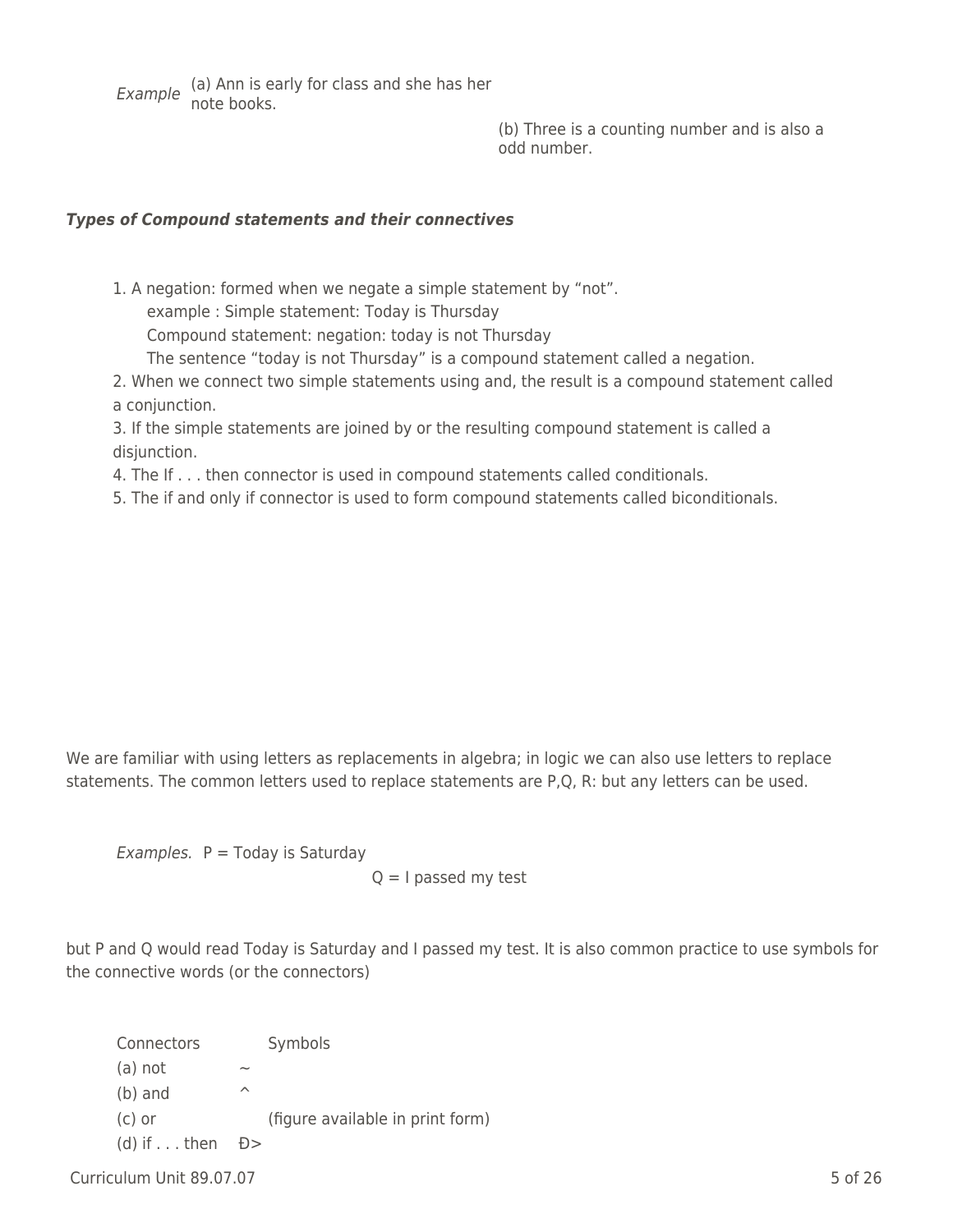(e) if and only if Ð>

TRUTH TABLES: Since a statement in logic is either true or false, we should be able to determine the truth or falsity of a given statement. [Logic is very precise. There should be no worry about ambiguity] Let P be a statement; then  $\sim$  P means 'not P' or the negation of P. The negation of P is true whenever the statement P is false and false if P is true. These situations are confusing to write, therefore we can record these statements in a truth table.

```
Example 1: Let P = this is a hard course.
        -P = this is not a hard course.
        Truth Table
 p \sim p where T = True and
 TF = falseF T
```
In the first column, there are two possibilities of P; P is either True or False. Each line in the table represents a case that must be considered. In this case, there are only two cases. The truth table tells us the truth value of p in every case.

## *Truth Tables with the Connective* **^**

The Connective  $\hat{ }$  may be placed between any two statements P and Q to form the compound statement p $\hat{ }$ q Let  $P = \text{Today is Monday}$ 

 $Q = I$  have a Math class.

\_\_\_\_ Truth Table

P Q P^Q T T T T F F F T F F F F

In the compound statements, the individual statements are called components. In a compound statement with two components such as  $p \uparrow q$  there are four possibilities. These are called logical possibilities. The possibilities are:

1) p is true and q is true 2) p is true and q is false

 $Curir$  Unit 89.07.07 6 of 26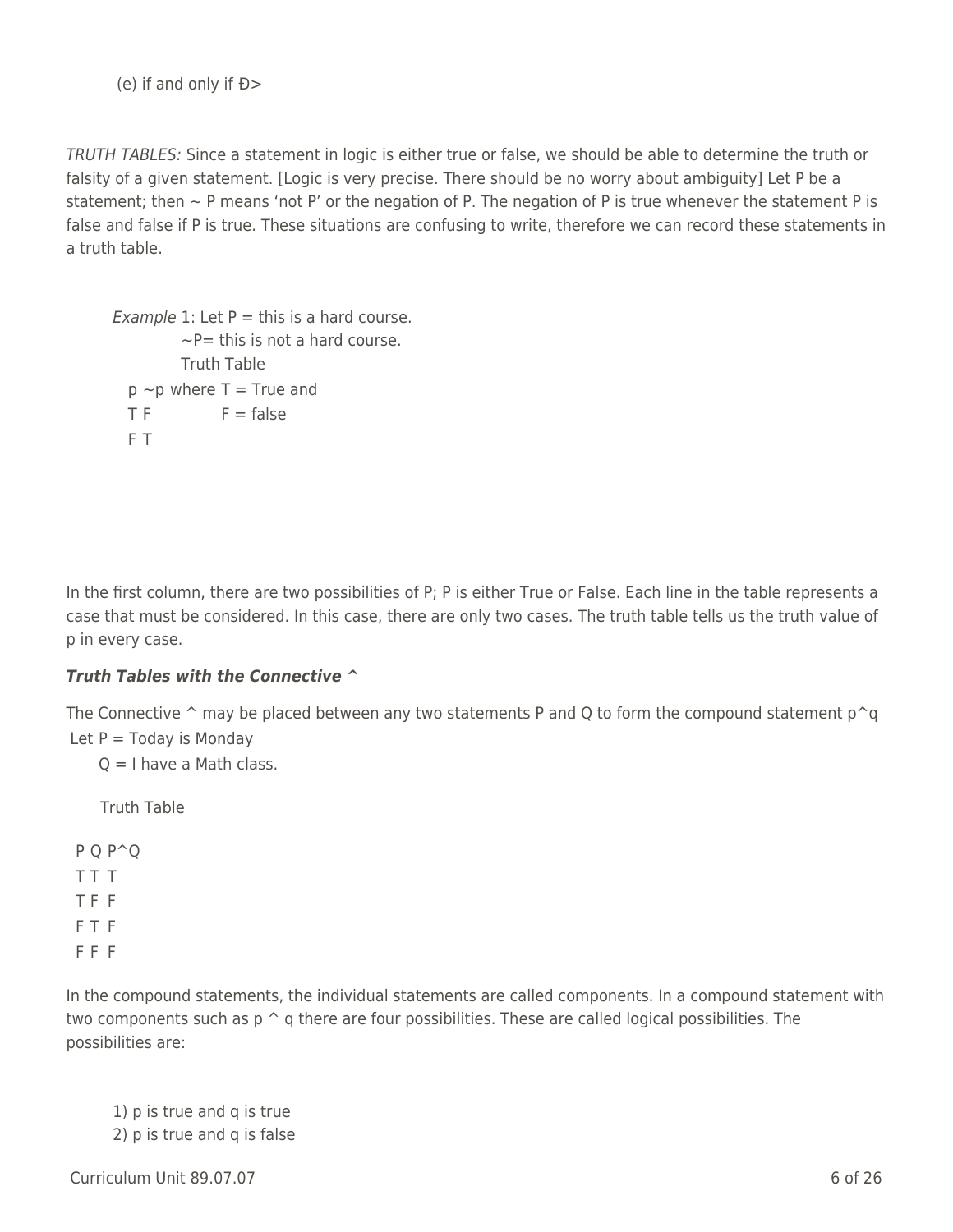3) p is false and q is true 4) p is false and q is false.

The four possibilities are covered in the four rows of the truth table. The last column gives values of  $p \uparrow q$ ; This is only true when both p and q are true. Using the examples given, truth tables of a more complicated nature can be built.

Let us consider the situation p v q

Example 2:

 $P Q P V Q P = T \cdot Q$  is Tuesday  $T T T$  Q = I have a Math class  $FT$  T P v Q = Today is Tuesday or I have a math class F F T F F F

Find the Truth Table of  $[$  ( $p$ )  $\hat{ }$  ( $q$ ) ]

Example 3:

Truth Table

```
p q \sim p \sim q (-p) \sim q \sim [(-p) ( \sim q)]
TTF F F T
TFF T F T
F T T F F T
F F T T F
```
The given  $[(-p) \cap (-q)]$  uses parentheses and brackets to indicate the order in which the connectives apply. Expressions can be simplified by removing some of the parentheses, thus (p)  $\hat{ }$  (q) can be written as  $\sim$  p  $\hat{ }$   $\sim$ q.

It can be noticed from the Truth Table in examples 2 and 3 that the last columns are the same. Thus we say that these statements are logically equivalent and can be written P = Q and P v Q = (~p ^ ~q).

### *The conditional and the Biconditionals Statements.*

If the connectors  $D>$  is used between any two statements P and Q to form a compound statement P  $D>Q$ (reads if P then Q), the statement is called a conditional statement.

Let  $P = You$  passed English

 $Q =$  You will graduate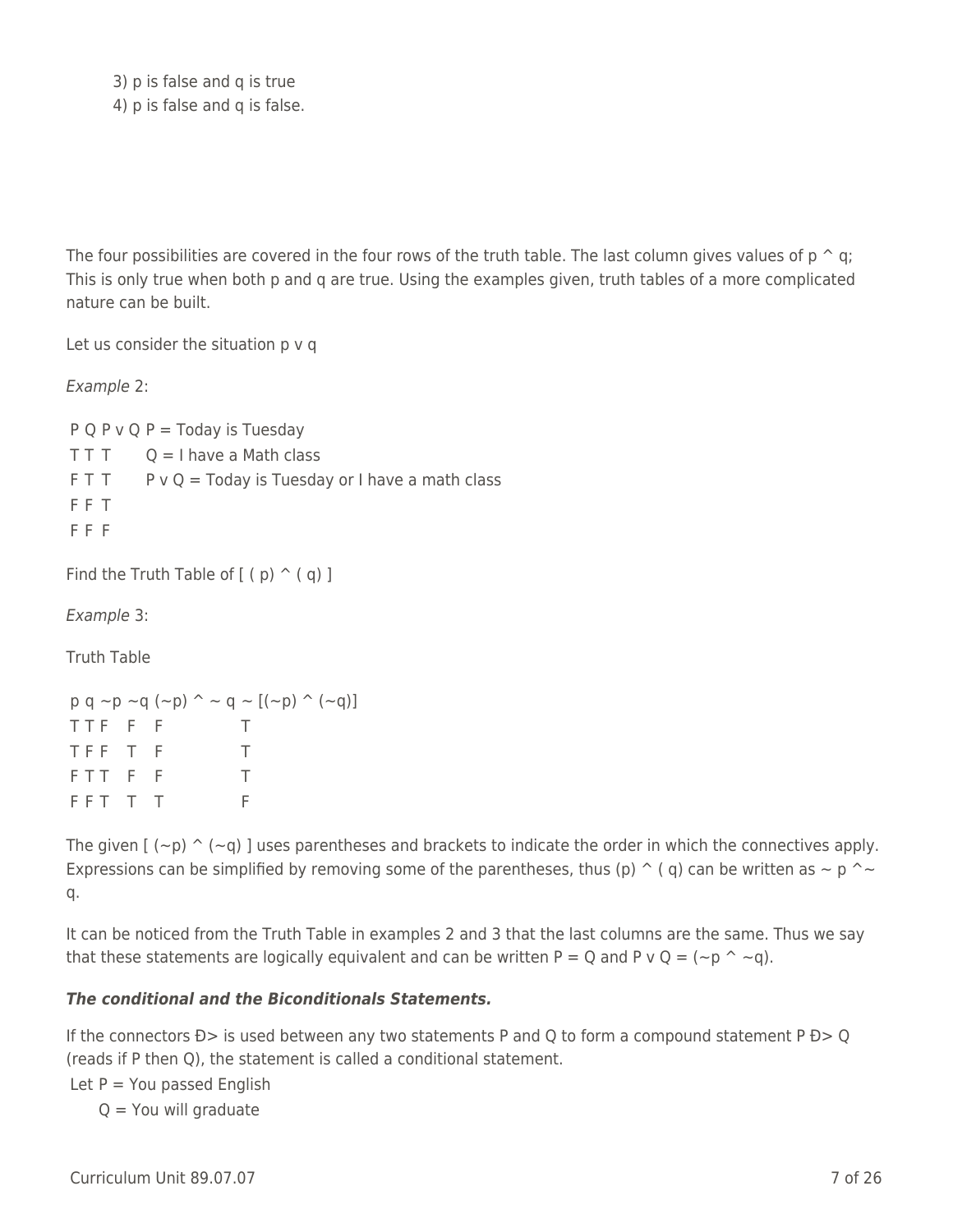Truth Table

P Q PÐ>Q T T T T F F F T T F F T

The statement P D> Q reads if you pass English then you will graduate. This statement is false only when you pass English (true) but you will not graduate. Therefore the final column will be true in every position but the second.

The connective  $D$  is called the biconditional and may be placed between any two statements to form a compound statement  $P D > Q$  (reads P if and only if Q).

The Truth Table For P Đ > 0

P Q P Ð> Q PÐ> Q QÐ> P ( P (Ð> Q) ^ ( Q Ð> P) TTT T T T TFF F T F F T F F F FFT T T T

From the truth table it can be noticed that  $P D > q = (P D > Q) \cap (Q D > P)$ .

## *Sample Problems for Students:*

1. In these problems English sentences are given. In each case determine whether the sentence is a statement or not.

- (a) On March 8, 1922 snow fell in Atlanta.
- (b) Mary has big feet.
- (c) How much did you pay for that car.
- (d) Keep off the grass.
- (e) Five is a prime Number.

2. If you accept the sentences in column 1 what can you say about the statements in column 2

|                                                                       |                                    | Column 1                      | Column <sub>2</sub>                |
|-----------------------------------------------------------------------|------------------------------------|-------------------------------|------------------------------------|
| (a) The order of $1, 2, 3, 4, 5$ , The relationship between 5<br>6 on | and 2                              |                               |                                    |
|                                                                       |                                    | number line                   |                                    |
| (b) That a head and a tail<br>are                                     | The number of heads most<br>likely |                               |                                    |
|                                                                       |                                    |                               |                                    |
|                                                                       |                                    | equally likely on the<br>toss | to be<br>obtained in<br>600 throws |
|                                                                       |                                    | of a coin                     |                                    |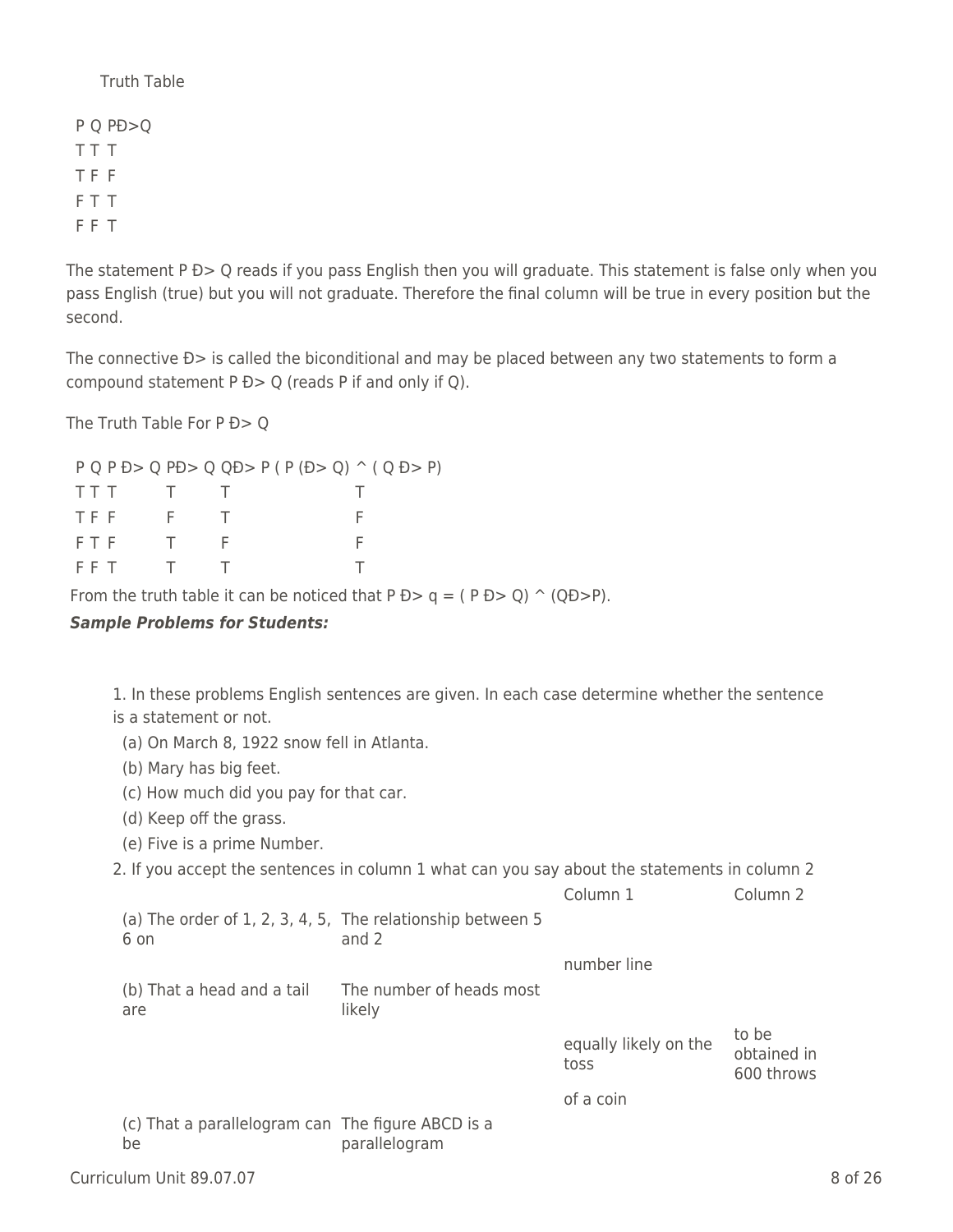formed two congruent triangles

(d) If all policemen are over Mr brown is a policeman

six feet tall.

(e) A person must be 16 years to Junior is driving a car

drive a car

3. Make a truth table for the given statements.

(a)  $\sim$ ( $\sim$ P) (b)  $\sim$ PÐ $>$   $\sim$  Q (c)  $\sim$  PÐ $>$  Q (d)  $P \cap QD > P$  (e) ~ p $D > Q$  (f) (P $D > Q$ ) v  $PD > Q$ (g)  $P^{\wedge} Q P V Q$  (g)  $(PVQ)^{\wedge} R$ (h)  $(P \cap Q)$  v  $(P \cap Q)$ . 4. Construct truth table for (a)  $\sim$  (p  $\sim$  Q) (b) PV~Q (c)  $\sim$  ( Pv~Q)

# **SECTION 2**

## **The Binary System**

In the decimal system when a number is read from right to left each digit is multiplied by a progressively higher power of 10. These are commonly referred to as ones, tens, hundreds, thousands, and so on. In the binary system the same concept applies except that the number being raised are powers of two, the digits therefore represents ones, twos, fours, eights and so on. In this counting system the only numbers that are used are zeros and ones.

Example of the comparison of Binary and Decimal Systems.

Decimal system Binary System 10 3 10 2 10 1 10 <sup>0</sup> 2 4 2 3 2 2 2 1 2 <sup>0</sup>

The arithmetic in the binary system employs the same operations as the decimal system but may be considered simpler. The addition involves grouping things in groups of twos with carrying to the next higher power.

Example (a)  $10 + 10$ 10  $+10$ 100

carrying to the next higher power.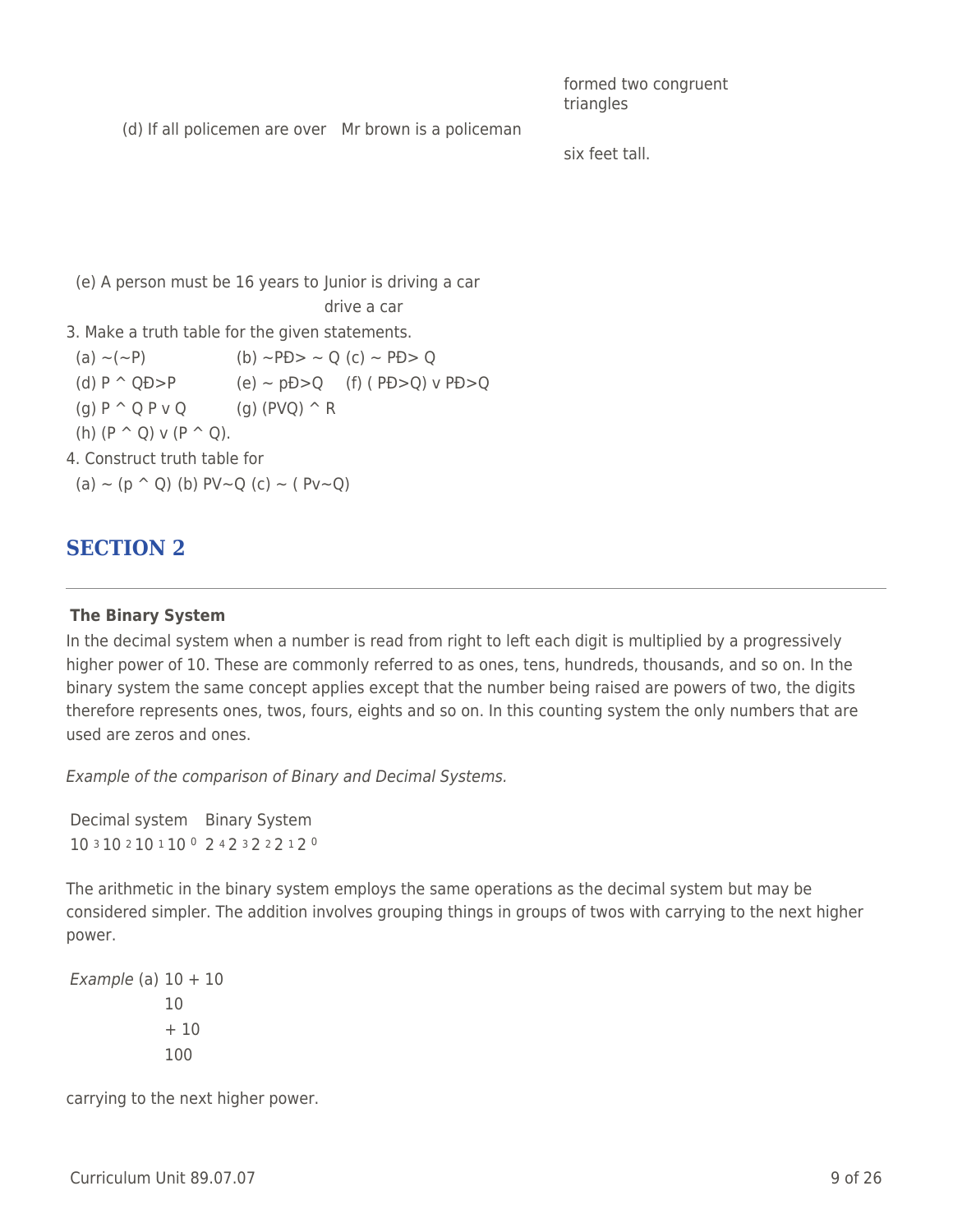### *Number conversion*

Example

Binary to Decimal conversion: In a binary number each position corresponds to a power of two.

| $(a)$ 110 means                  | $22+21+0$                      |
|----------------------------------|--------------------------------|
|                                  | $= 4 + 2 + 0$                  |
|                                  | $= 6$                          |
| (b) 101 means $2^2 + 0 + 2^0(1)$ |                                |
|                                  | $= 4 + 0 + 1$                  |
|                                  | $=$ 5                          |
| (c) 11001                        | means $24 + 23 + 02 + 01 + 20$ |
|                                  | $=16 + 8 + 0 + 0 + 1$          |
|                                  | $= 25$                         |

Multiplication is also a straight forward procedure, since each digit is either 0 Or 1; therefore each potential product is either zero or one.

| Example 10 x 01 |     |      |                     |
|-----------------|-----|------|---------------------|
|                 | 10  | 10   |                     |
|                 | x01 | x 10 |                     |
|                 | 10  | 00   |                     |
|                 |     |      | 10 partial products |
|                 |     | 100  |                     |

The rule for multiplication is simply to write down the multiplicand shifted one place to the left for each of the multiplier that is a one the sum the numbers.

In summary then since binary operations uses the same concepts of value and positions of digits as the decimal system, the associated arithmetic is the same.

In addition we add column by column, carrying where necessary to higher positions. In subtraction we subtract column by column, borrowing where necessary from higher positions, and in division we do repeated subtractions just as in long division.

|                | Examples 1. Addition 2. Subtraction |          |
|----------------|-------------------------------------|----------|
| 1110           | 1101                                |          |
| $+1011$        | <b>D1010</b> with borrowing         |          |
| 11001          | 0011                                |          |
| Multiplication |                                     | Division |

(figure available in print form)

Division is done by counting how many times one number can be subtracted from the other; the counts is called the quotient, the quotient in is 0110.

## *Conversion from decimal to binary* **.**

To convert from binary to decimal we sum the values of the position of each of the digits ; but to convert a decimal number to its binary equivalent progressively divide the decimal number by two and record the remainders. The remainders written in the reverse order forms the binary equivalent.

 $Curir$  Unit 89.07.07 10 of 26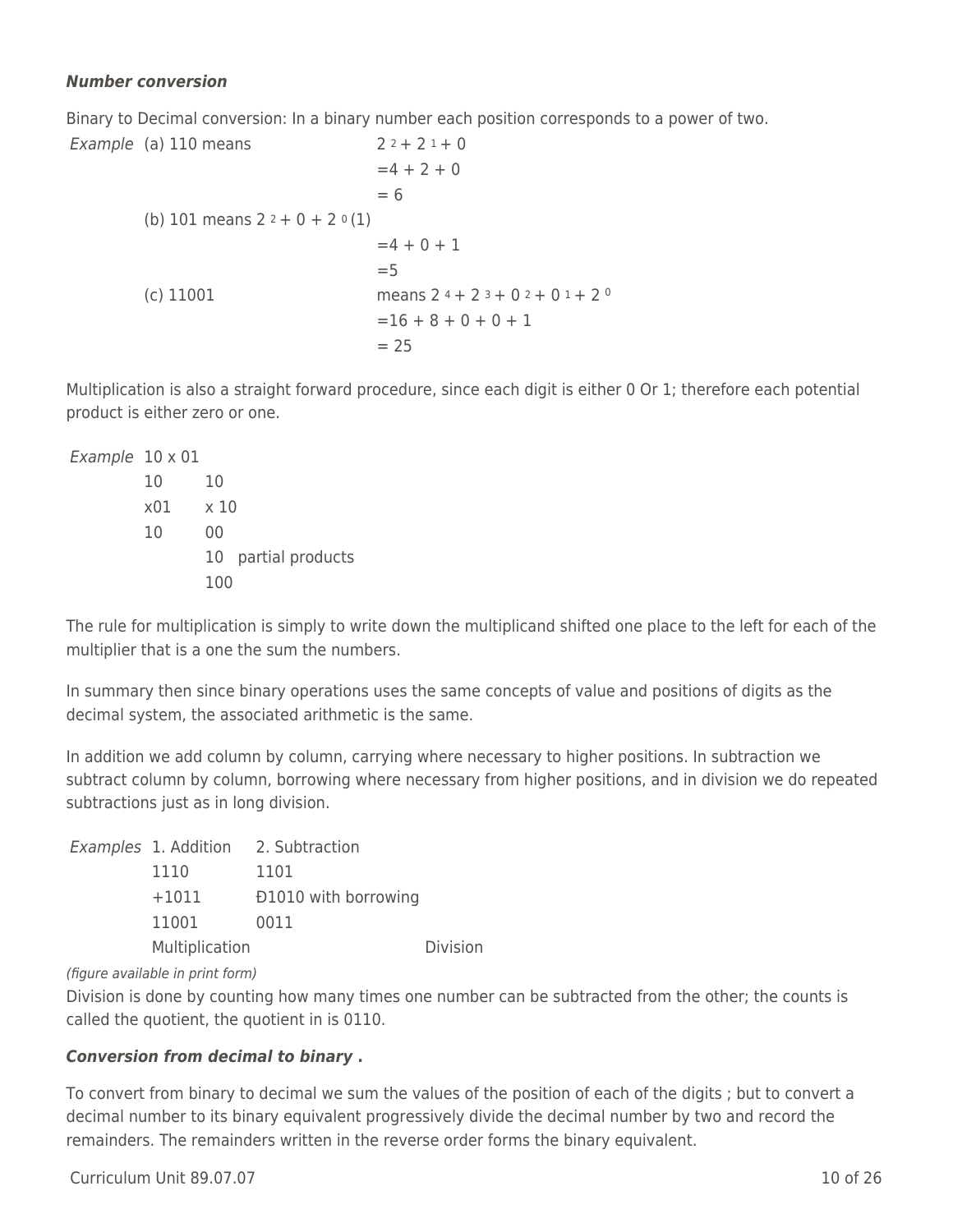#### Example 18 to its Change binary equivalent

#### (figure available in printed form)

The importance of the binary system to technology is the convenience of the system to facilitate expressions in symbolic logic. In 1938 Claude Shannon pointed out that switching circuits could be used to evaluate logic statements. He used the dualities of on and off, high and low, and represent these by zero and ones. As a result logic systems like computers are designed to use the binary system.

## **Section 3**

The Boolean algebra provides rigorous procedures for deciding whether a statement is true or false;if the statement can be expressed in two variables. In Boolean algebra true is represented by a 1 and false by a 0. With these two digits (0,1) and the three basic operations called "not", "and" and "or" digital algebra or switching algebra was developed.

### *The basic operations and their meaning:*

| Operations Meanings |                                                                     | Symbols |
|---------------------|---------------------------------------------------------------------|---------|
| or                  | Determine a single input $+$ A+B                                    |         |
|                     | bit from the values of two or                                       |         |
|                     | more input.                                                         |         |
|                     | and Determines a single input. A.B or AB                            |         |
|                     | bit from the value of two                                           |         |
| or more input       |                                                                     |         |
|                     | not Changes binary bits to its not A; bar over A<br>opposite value. |         |

Any relationship between logical variables are called logical expressions. These expressions can be written as an equation for example the equation  $A + B + C = F$  where F is the name of the output variable. The expression  $A + B + C = F$  expresses the action of and/or function. Through Boolean Algebra logical analysis can be performed using these three functions.

The electronic representation of these functions are called logic gates. There are the and gate the not and the or gates. These logic gates are basic functional units for both arithmetic and logic operations; to operate they must accept binary numbers, and should have a carry bit of one or 0, (from the adjacent lower power of two), and should produce as outputs a sum bit and a carry bit for the next higher power of two.

### *How to design circuits* **:**

The first step in the design of a circuit is to establish a truth table that shows the output for all possible inputs.

Truth Tables

(a) A A (b) A B A.B (c) A B  $A + B$ 

Curriculum Unit 89.07.07 11 of 26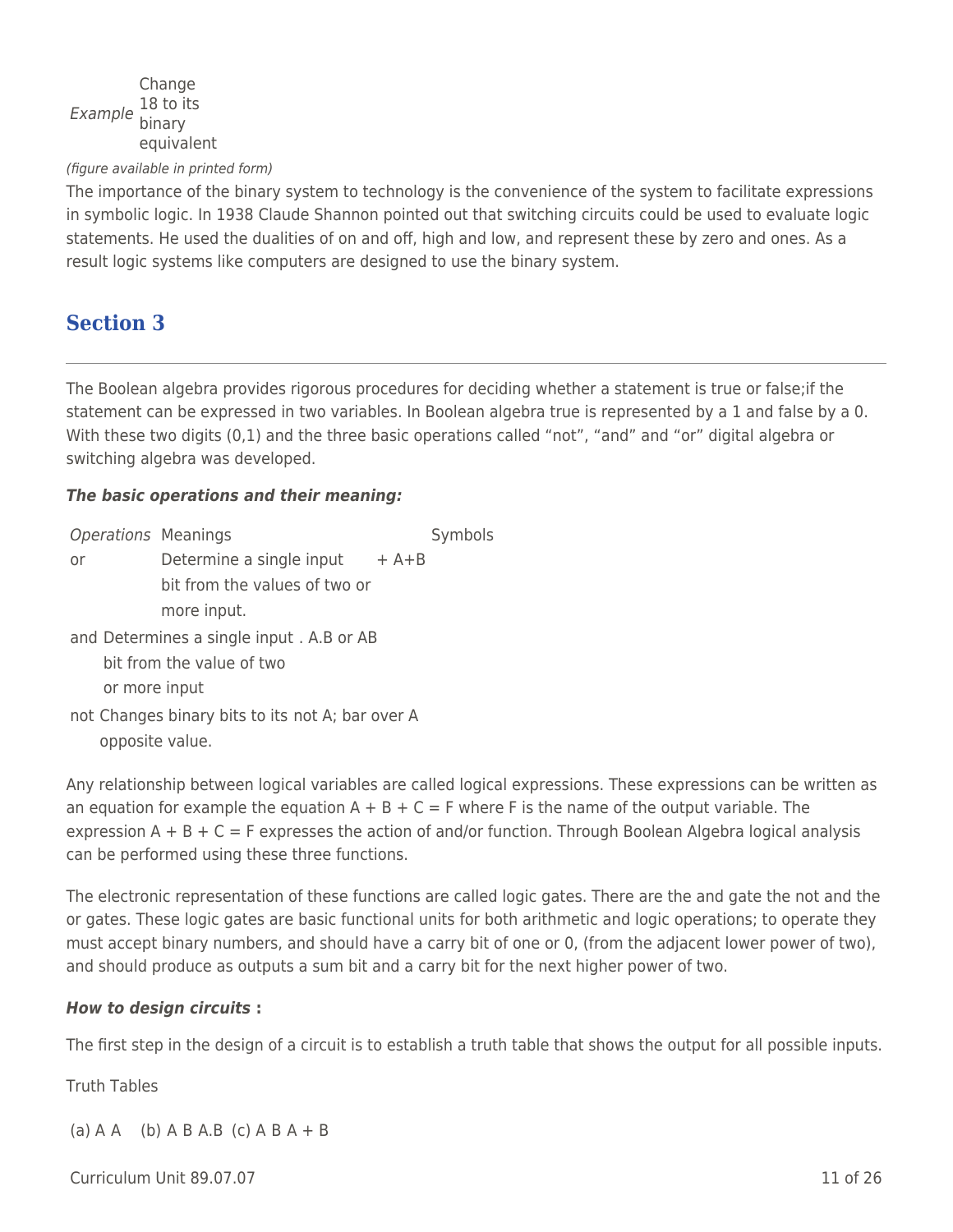|            | $0$ 1 0 0 |     | $\overline{0}$ | $\left( \right)$ | $0 \quad 0$  |                |
|------------|-----------|-----|----------------|------------------|--------------|----------------|
| $1\quad 0$ |           | 0 1 | $\overline{0}$ | O                | $\mathbf{1}$ | $\overline{1}$ |
| not        |           | 10  | - 0            | ı.               | $\Omega$     | -1             |
|            |           | 11  | - 1            | Т.               | 1.           | -1             |
|            |           | and |                |                  | or           |                |

With proper input electronic digital circuits (logic circuits) establish logical manipulate paths. By passing binary signals through various combination of logic circuits, any desired information for computing can be operated on; each signal represents a binary carrying one "bit" of information.

The logic circuits or gates perform the logical operations.

## *Operations and their Gates:*

Examples

1 And gate

(figure available in print form) (figure available in print form)

> Two and three input And gates. 2 Or gate

(figure available in print form) (figure available in print form)

> Two and three input Or gate. 3 Not (the not gate is sometimes called an inverter)

(figure available in print form) \_\_\_\_ not gate

Some Booleen functions have identical truth tables therefore their logic circuits serves identical purposes; but one may be preferable to the other. To do this more useful logic gates are created. The following gates NAND, and NOR were created for this purpose.

Examples of Truth Tables for Nand and Nor

Nand equation (figure available in print form).

 $Curir$  Unit 89.07.07 12 of 26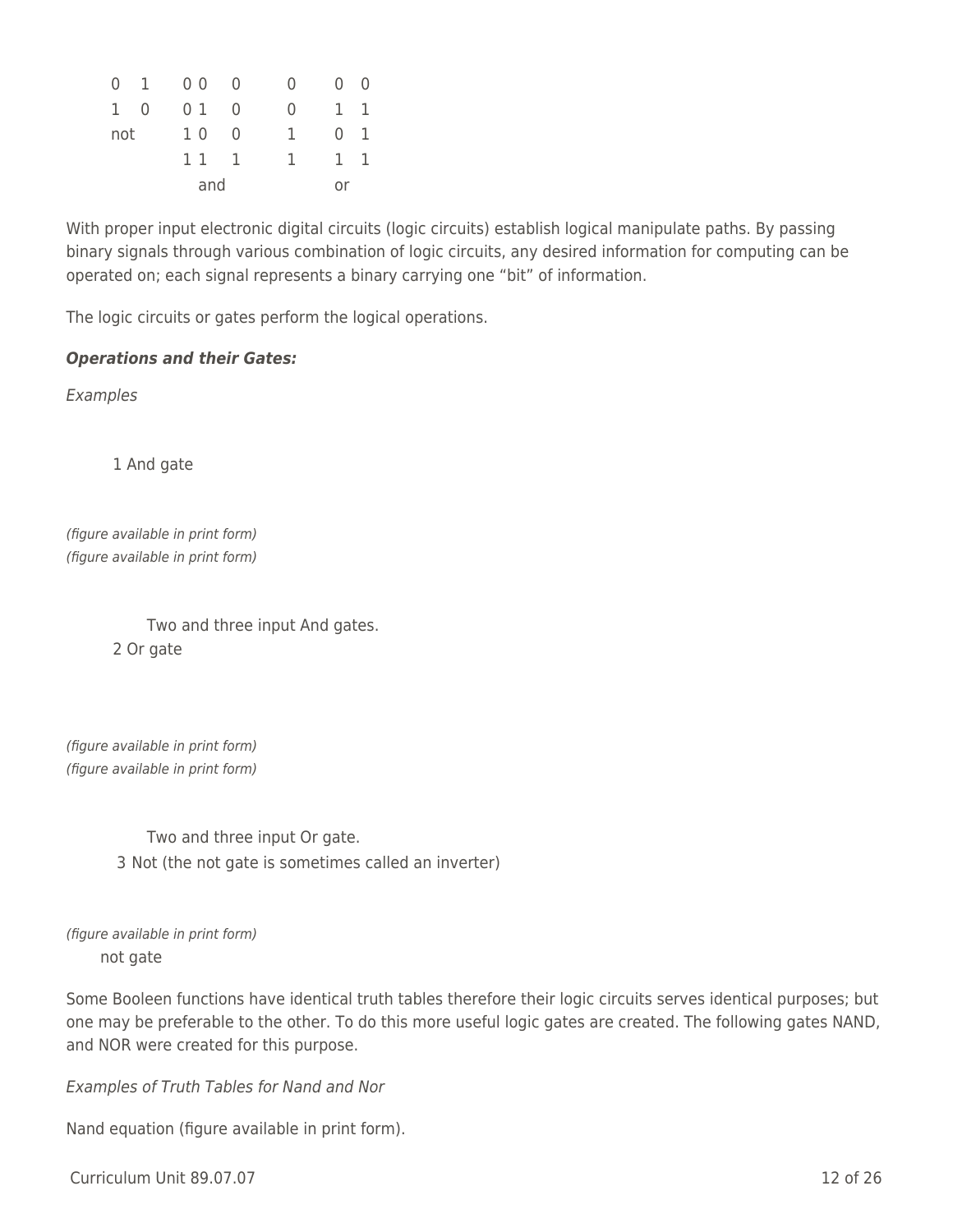A B F Nand GATE 0 0 1 A 1 0 1 B 0 1 1 1 1 0 (figure available in print form) Nor equation  $F = A + B$  Nor gate A B F 0 0 1 A 1 0 0 B 0 1 0

1 1 0

(figure available in print form)

## **Application To Digital Computer Circuits**

Computer performs among other things, all kinds of arithmetic operations. The most basic operation is the addition of two binary digits, which consists of  $0 + 0 = 0$ ,  $0 + 1 = 1$ ,  $1 + 1 = 10$  and  $1 + 0 = 1$ . The first three operations had sum that is a single digit, but  $1 + 1$  has a sum of two digits. the higher bit of this sum is called a carry. In adding two multiple digits numbers a carry is to be added to the next higher digit. The circuit that performs the addition of two bits is called a half adder. The circuit that performs the addition of three bits is called a full adder. A half adder needs two binary inputs (A and B) and two binary out puts ( $S = sum$ ;  $C =$ carry).

Truth Table for Half adder.

A B C S 0 0 0 0

- 0 1 0 1
- 1 0 0 1
- 1 1 1 0

The fourth row shows  $1 + 1 = 10$ , here 1 is the carry to the next higher power of two.

 $S = A + B$ 

 $C = AB$ 

## (figure available in print form)

In a full adder two of the input variable are shown by A and B, the third letter Z represents the carry from the previous lower position. The two outputs is denoted by S and C (  $S = sum$  ,  $C = carry$ )

 $Curir$  Unit 89.07.07 13 of 26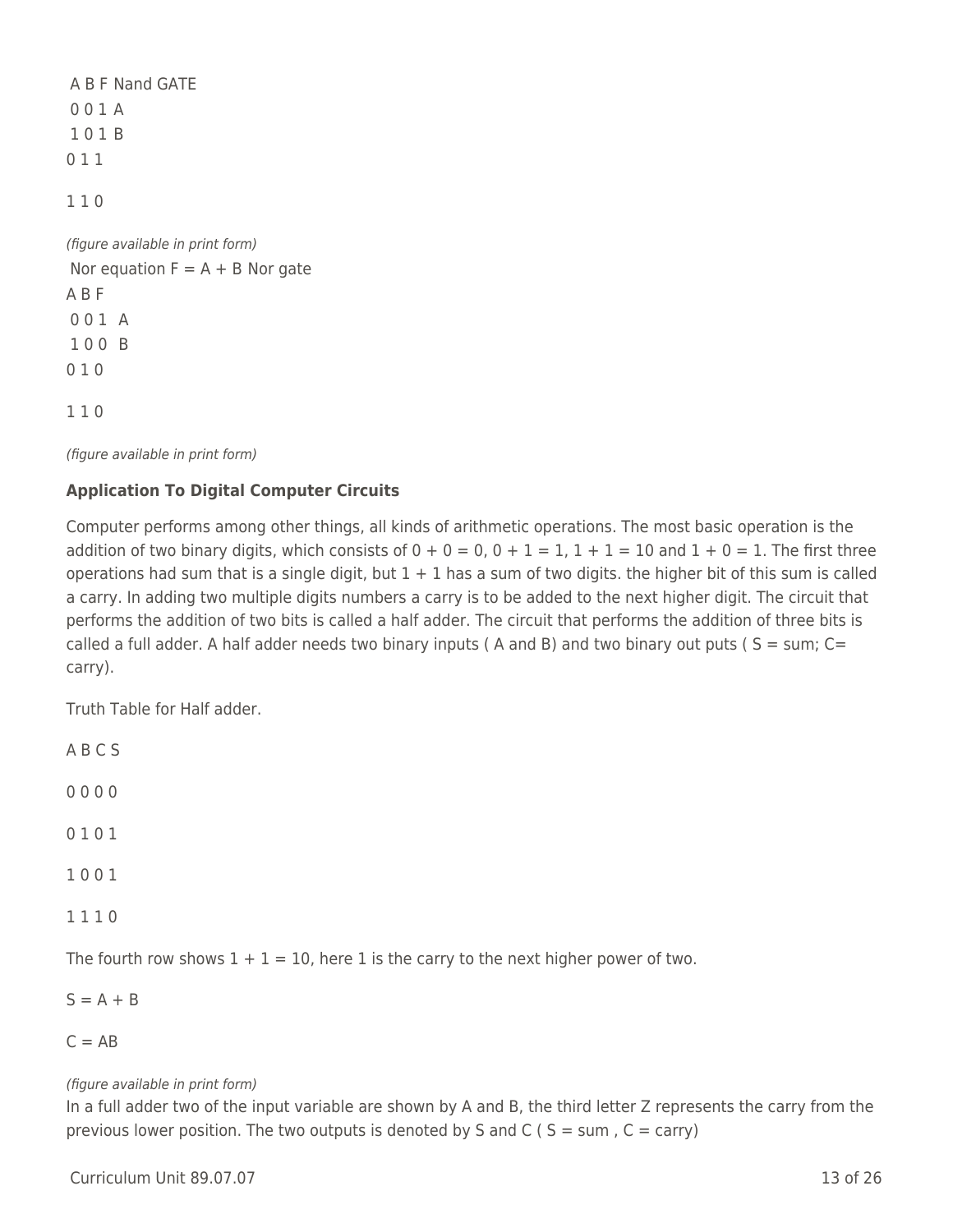Truth Table for Full Adder.

A B Z C S 0 0 0 0 0 0 0 1 0 1 0 1 0 0 1 0 1 1 1 0 (figure available in print form) 1 0 0 0 1 (figure available in print form) 1 1 0 1 0

1 1 1 1 1

Implementation of Boolean functions : The translation of the Boolean function to logic circuits is called the implementation. The is the mathematical expression representing a combination of gates. Remember that a basic logic gate performs a single elementary logic operation and their input-output can be expressed as a logic expression.

These logic expression can be represented by a diagram.

GATES, LOGIC EXPRESSIONS AND THEIR DIAGRAMS

AND GATES

(figure available in print form) (figure available in print form) OR GATES (figure available in print form) (figure available in print form) NAND NOR

(figure available in print form)

(figure available in print form)

From the previous pages it can be seen that Boolean algebra facilitates the movement from a statement of the function, to truth table, then to a logical expression; these expressions can then be implemented in the form of a diagram using the numbers zero and one (1,0).

(figure available in print form)

Inputs outputs

- A B F
- 0 0 0
- 0 1 1
- 1 0 1
- 1 1 1

OR GATE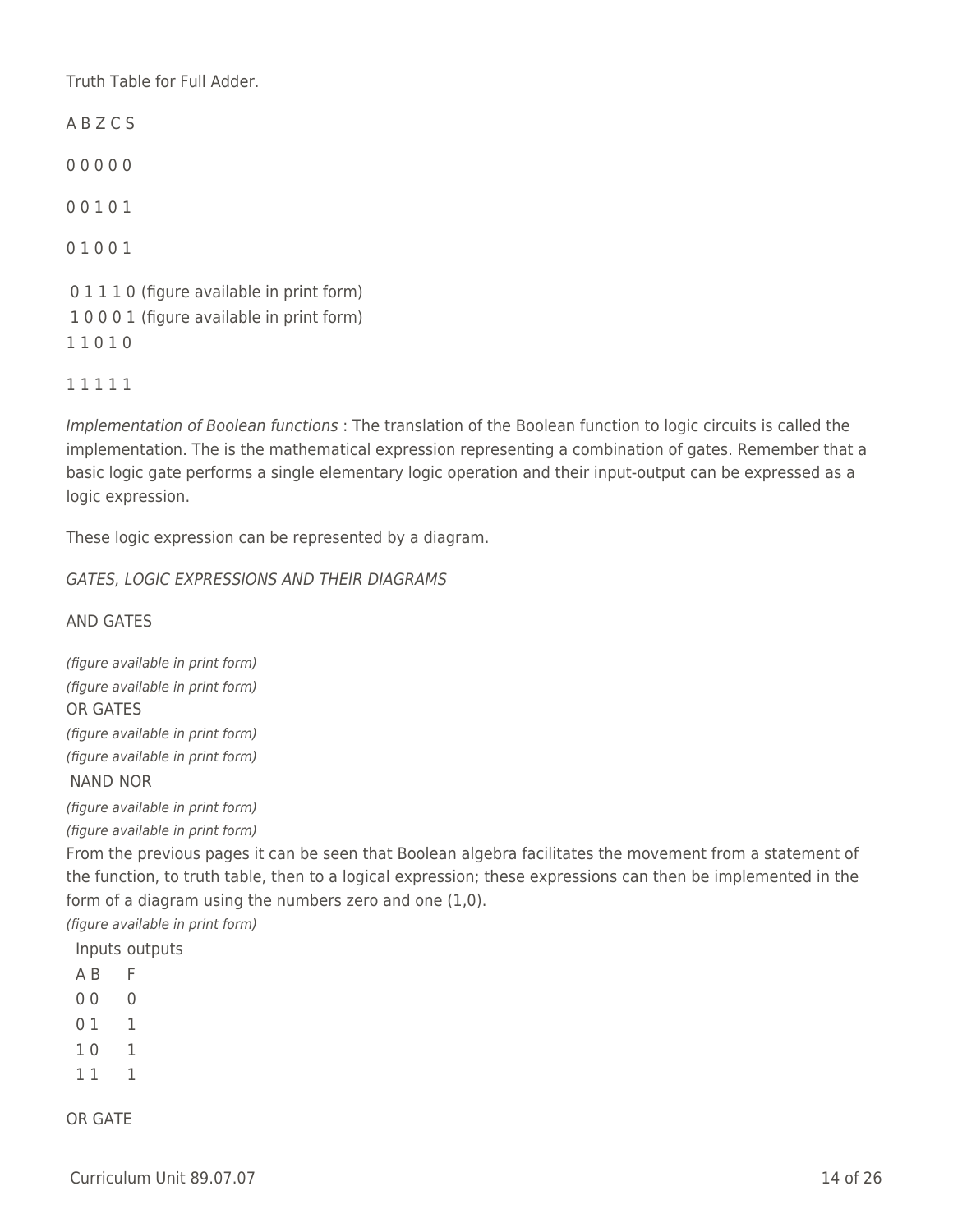The truth table explains the result F from the possible values of A and B

### AND GATES

(figure available in print form) Inputs Outputs

1 1 1 1

If a small circle is placed at an input or output of a symbol for a logic gate it indicates negation.

1. If the small circle is placed at an input terminal, if the symbol entering is one the symbol leaving the circle and entering the block is 0.

2. If the circle is placed at the out block

\_\_\_\_ (a) if the symbol leaving the block (and entering the circle) is 0, the symbol leaving the circle is 1.

\_\_\_\_ Truth Table

Input Output

A B C F

- 1 0 0 1
- 0 0 0 1

1 1 0 1

1 0 1 1

- 0 1 0 1
- 0 0 1 1
- 1 1 1 0
- 0 1 1 1

(figure available in print form)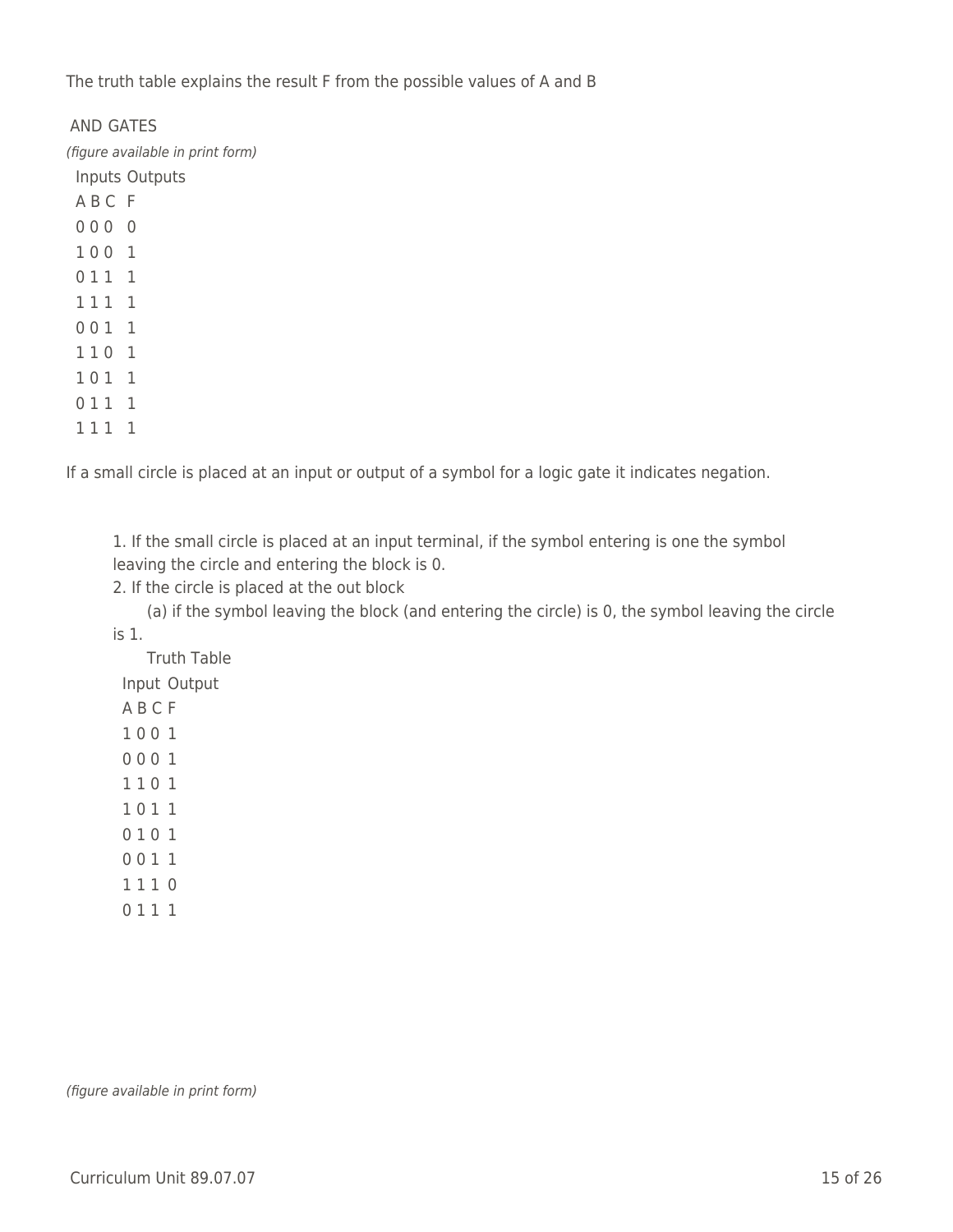## *Boolean Algebra applied to Electrical problems* **.**

This idea can be applied to voltages that are present in a physical circuit. There are high voltages and low voltages. High voltage signifies that current is flowing, low voltage signifies that there is no current. These situations must be given some mathematical significance.

let high voltage  $= 1$  or let high  $= 0$  $low$  voltage  $= 0$   $low = 1$ 

from these we can write truth tables to show the desired operations (or, and).

(figure available in print form)

Input Output

| А         | R    | F    |
|-----------|------|------|
| low       | low  | low  |
| low       | high | high |
| high      | low  | high |
| high high |      | high |

or operation

Input Output input output

| А              | Β | F | А | BF             |
|----------------|---|---|---|----------------|
| $\mathbf 0$    | 0 | 0 | 1 | 11             |
| $\overline{0}$ | 1 | 1 | 1 | 0 <sub>0</sub> |
| 1              | 0 | 1 | 0 | 10             |
| 1              |   | ı | U | 0 <sup>0</sup> |

In conclusion if the dualities of high and low, on and off are given values from the elements of the set of boolean algebra many physical electrical problems can be solved.

## **Lesson plans 1**

### **Topic: Reasoning and deduction**

### *Objective The student should be able to*

Make deductions and draw the necessary conclusions from a given statement.

Development 11,

(a) Discuss real life situations where the outcomes can be predicted on the basis of past experience.

Encourage students to examples of their own experiences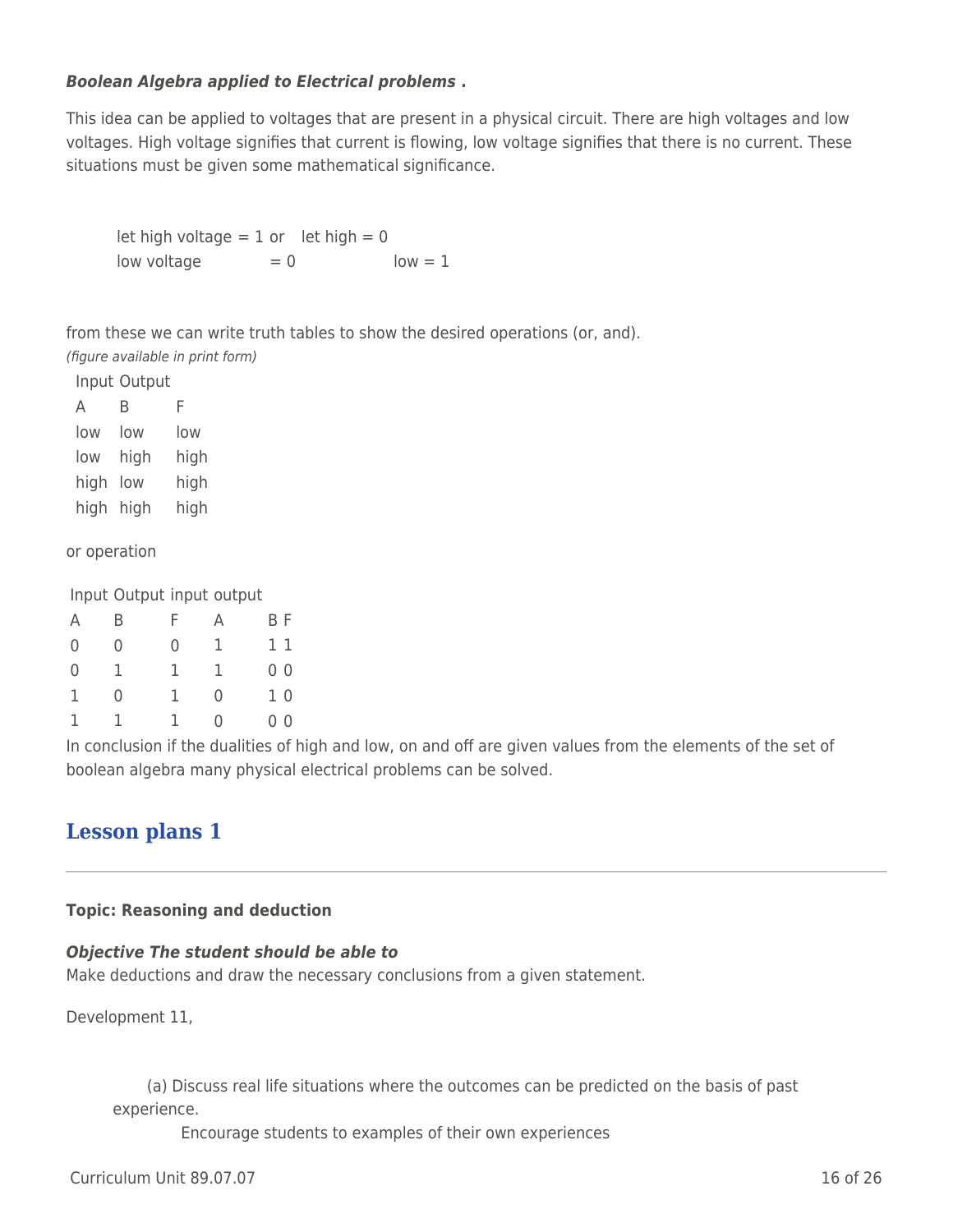- (b) Introduce familiar examples for discussion Examples It looks like its going to rain.
- \_\_\_\_ (c) Discuss reasons that make us believe that it is going to rain.
- \_\_\_\_ (d) list these conditions on C.B.

After several examples introduce the word reasoning as used to describe the thought process used.

2. Draw a rectangle on the C.B, cut out a congruent rectangle on cardboard. Fit the cut out rectangle on the one on the C.B in different ways. Have students give the relationship that exist between the opposite sides and opposite angles. Use this as an example to introduce deductive reasoning. Summarize that because the rectangle can fit its outline in four different ways we deduce that opposite sides and angles are congruent.

3. Introduce the idea of a situation that is universally accepted. From these draw conclusions or make deductions.

Introduce the word premise. This word describes situations that are taken for granted, from these premises conclusions can be drawn.

4. Introduce sentences that contain the words such as "if", "because", "therefore",

"consequently", "it follows that", and "it may be deduced from, it is evident that"; these statements are examples of deductive arguments.

5. Provide sentences for discussion.

example (a) It is accepted that

When it rains the sky is dark. What can we deduce? example (b) Every English. teacher has a good knowledge of English

Mr Brown has a good knowledge of English What deductions can be made. Discuss are all people with good knowledge of English, English teachers.

Evaluation (a) Have students make up statements and discuss the deductions that can be made.

(b) Use accepted premises and draw conclusions.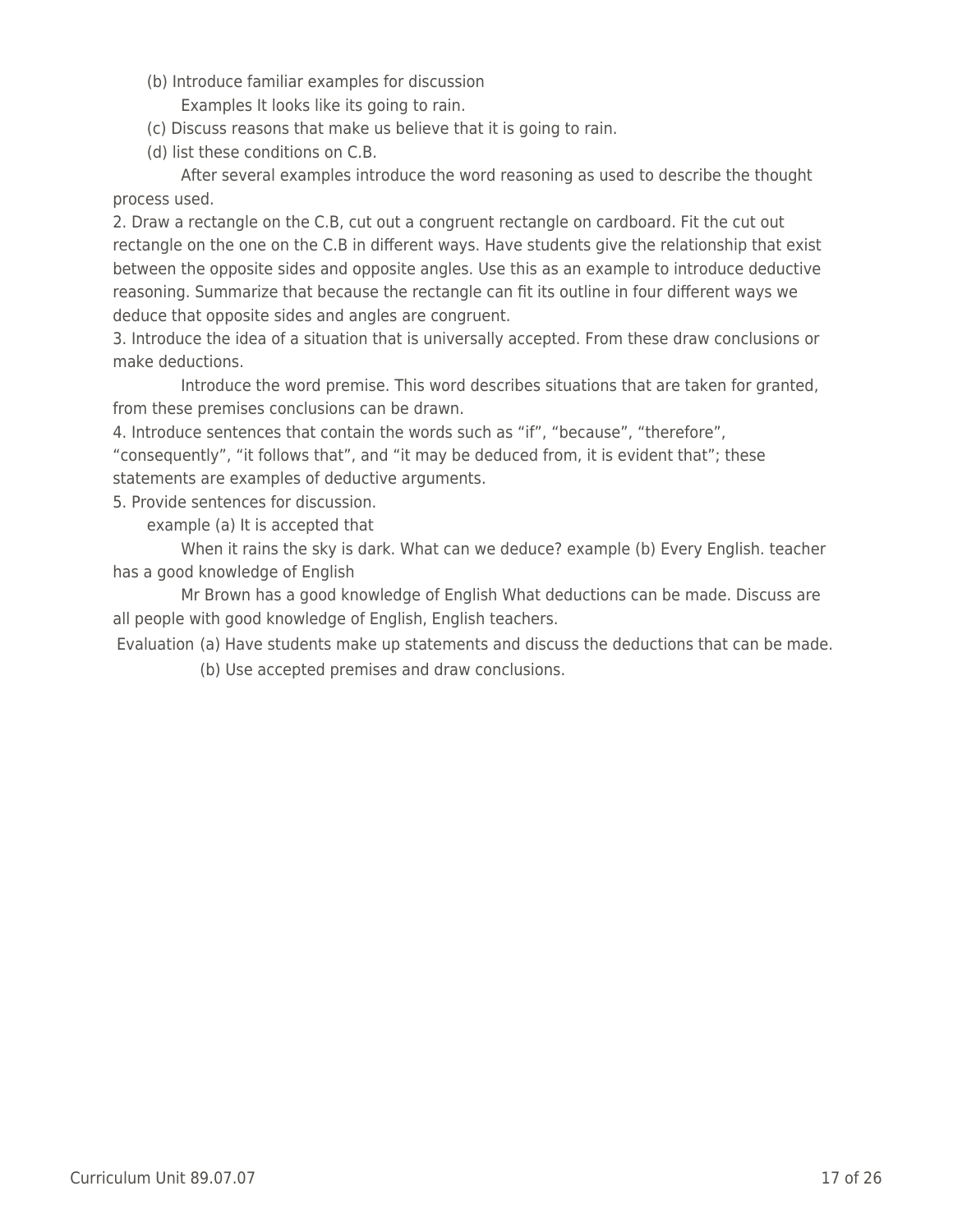# **Lesson Plan 2.**

## **Topic: Logic Statements.**

### *Objectives*

(a) students will be able to tell sentences that are statements.

(b) Use connectives to form compound statements

## *Development*

(a) List various different sentences on C. B. have students decide whether each sentence is true or false. (Does the sentences convey some specific idea). Examples

- $(1)$  It is blue.
- (2) Is your homework finish yet?
- (3) Three is a prime number.
- (4) February has 31 days.
- \_\_\_\_ (5) George Bush is president.

1. Discuss each sentence indicate that those sentences that cannot be said to be true or false. Define a statement as a sentence that has one idea that can be classified as either true or false. 2. Discuss the criteria of a simple statement. List various examples of these on C.B. Have students identify the one idea of these statements.

3. Introduce the vocabulary "connective". From simple statement make up compound statements. Give these their names as they are made up. Example: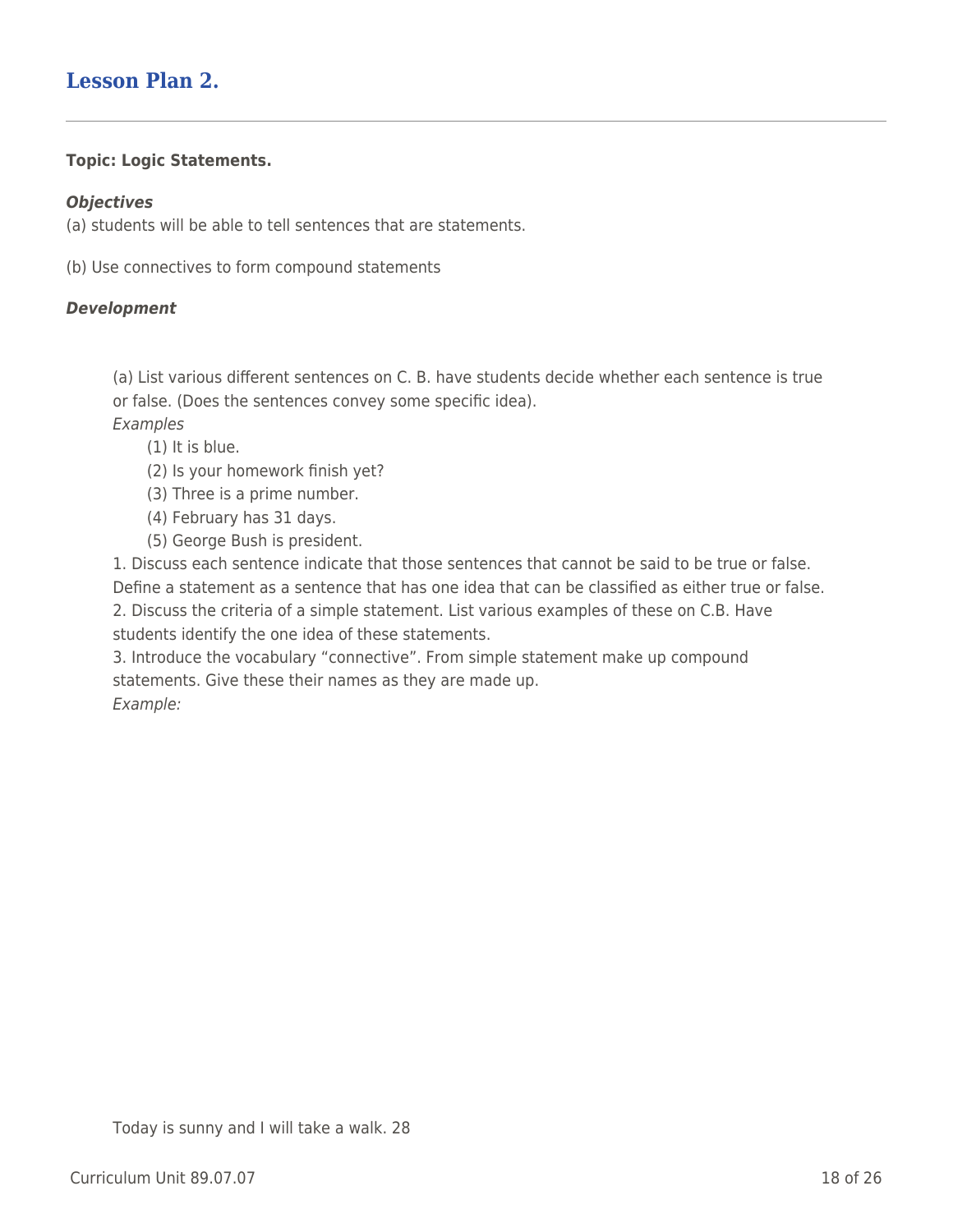I will go dancing or I will go riding. I will go riding if you will come with me. Introduce idea from algebra that letters can be used to replace numbers. Here letters will be used to replace statements. Let Today is Monday  $= P$ I will go dancing  $=$  Q

Make up mathematical sentences

P and Q [use this idea with different connectives] Introduce the symbols for each connectives. Thus P and Q can be written as  $P \cap Q$ .

Evaluation: Have student make up their own simple and compound sentences.

Give statements and have students write them using the symbols.

# **Lesson Plan 3**

## **Topic: Constructing Truth Tables**

*Objectives The students will be able to construct truth tables representing different compound statements*

### *Development*

(a) Review the different types of connectives that can be used to generate compound statements.

(b) Choose the and connective ( $\hat{ }$ ) and make a compound statement

Example

 $P =$  today is Tuesday

 $Q = I$  have a math class

Today is Tuesday and I have a math class.

- \_\_\_\_ (c) Examine the possibilities that can result from this statement
- (d) Construct truth table on C.B.
- \_\_\_\_ (e) Stress the use of the vocabulary
	- \_\_\_\_ \_\_\_\_ (i) Component
	- \_\_\_\_ \_\_\_\_ (ii) Logical possibilities
	- (iii) Conjunction of P and Q

Example the results of the truth table.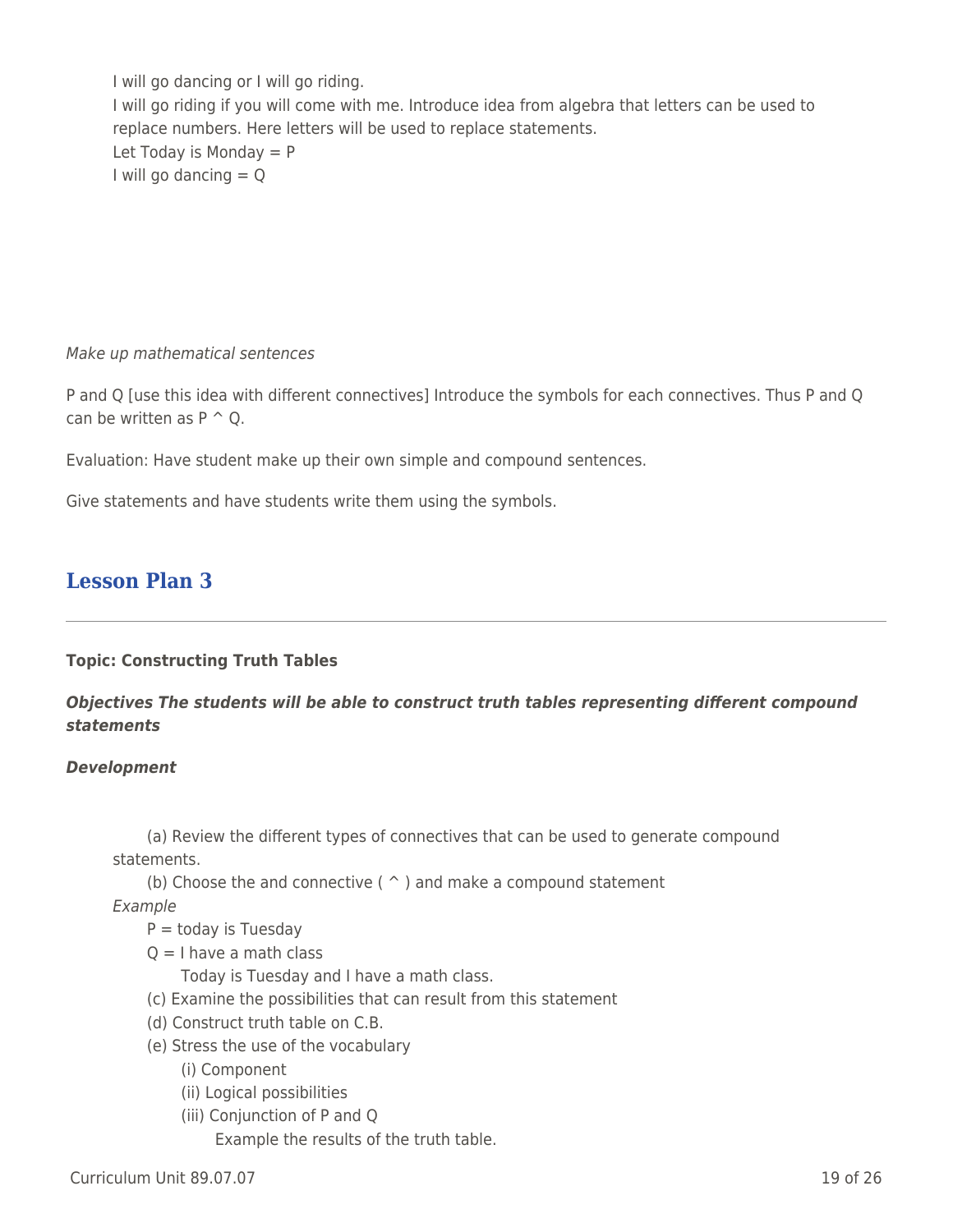Leading questions

- (a) In what case is  $P \cap Q$  true?
- (b) When is the statement false?
- (c) How many possibilities will there be?

\_\_\_\_ (f) Choose different statements and use different connectors to form compound statements:

Use similar reasoning to form truth tables

Emphasis on "and", "or" and "not".

### *Evaluation*

- (a) Have students generate their own statements and form truth tables.
- (b) Give simple examples for students to complete.

## *Problems*

(a) (P). (b)  $P \cap Q$ . (c)  $P \cap Q$  (d)  $(P \cap Q)$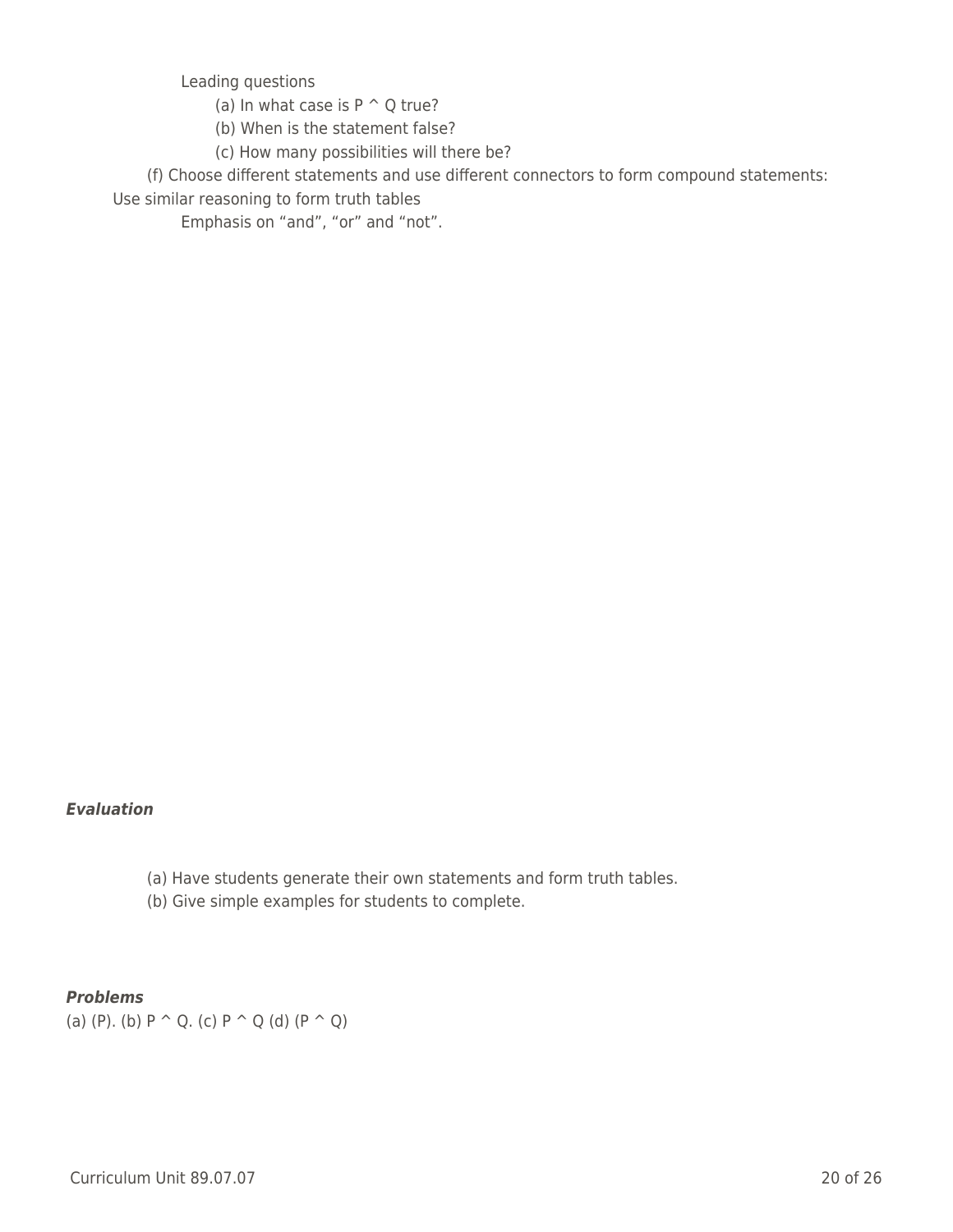## **Lesson Plan 4**

#### **Topic: Binary Numbers.**

#### *Objectives*

(a) The student will be able to read a base two number

(b) To convert base two to base ten

#### *Development*

1. Introduce binary numbers by having students group a number of articles (match sticks, small cubes, pebbles, etc) in groups of twos.

- 2. Have students re-count the objects but now using only the digits zero and one {0,1}.
- 3. Introduce the place value chart for binary numbers.

4. Practice changing from base two to base ten by writing the base two digits on the place value chart.

- 5. Provide many problems for drill and practice.
- 6. Use re grouping to change base lien numbers to base two.
- 7. Introduce the method discussed in the content.

### *Evaluation*

- (a) Have students count in base two.
- (b) Use their place value chart to do conversion
- \_\_\_\_ (c) Use re-grouping to change from base ten to base two.

## *Materials to be Used*

1. Make a Binary Counter

Materials needed: board for sides, wire, cards with zero and ones. A wire runs from end to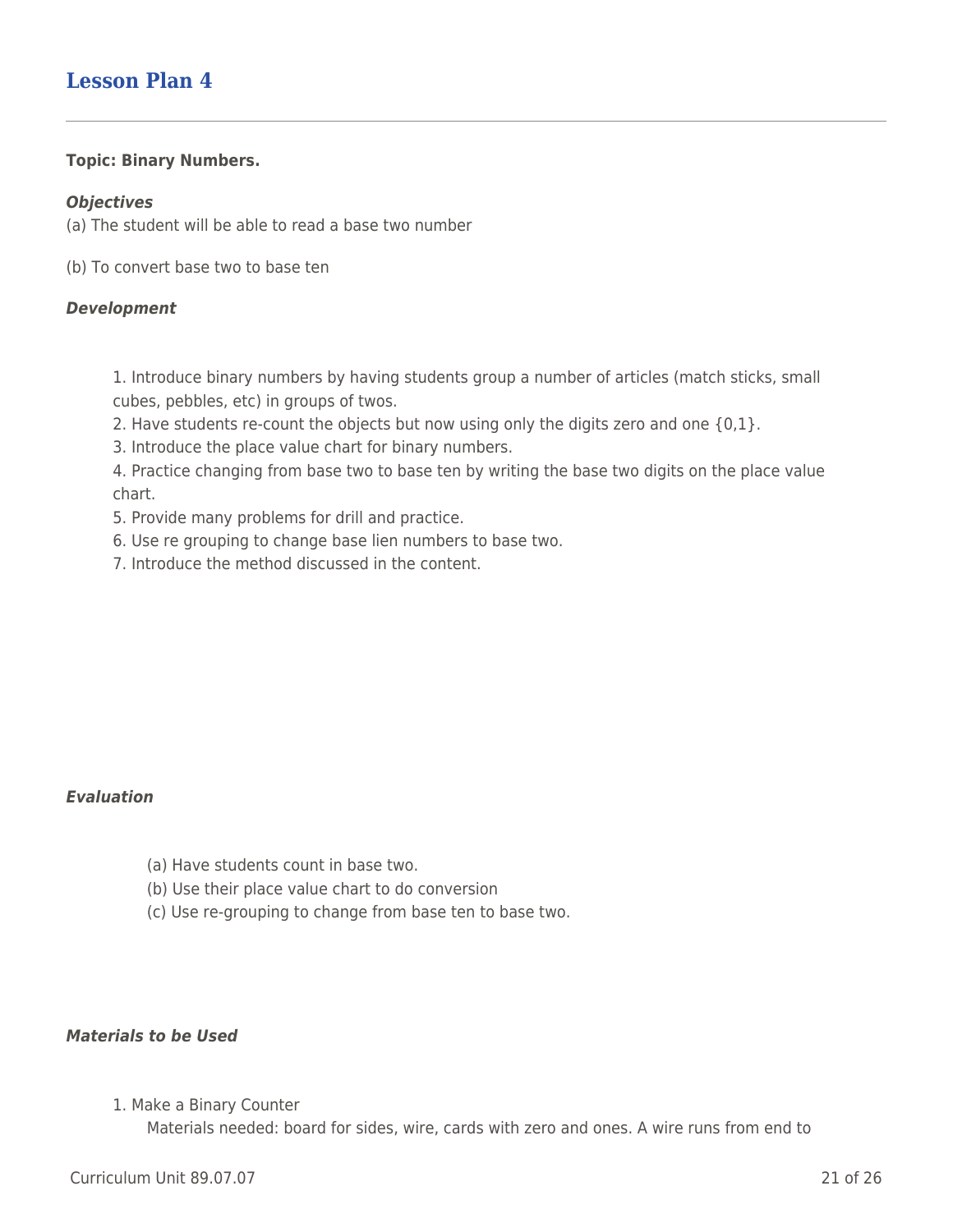end and passes through a number of cards. Each card has a zero or on one side and a one on the other [ make as many positions as needed]. By turning them around the cards can be made to indicate a given binary number. This can be used to convert from binary to decimal. 2. Windows can be made in a rectangular piece of card board which is glued to a similar beck board. Slits are made for the tabs to slide in.

The tabs would show either on or off.  $1 =$  on,  $0 =$  off. This can be used to show a binary number.

## *Problem Solving*

(a) A cross word puzzle.

Across Down 1.10001 <del>D</del>1101 1.100011 <del>D</del>101 10. 1+ 111 +1111 10. 101 X 110 101. a prime number 11. the solution of the equation

 $X + 11 = 1010$ 

# **Lesson Plan 5**

### **Topic: Boolean Algebra To Building circuits.**

### *Objectives*

(a) The students will be able to apply simple ideas from Boolean algebra and write truth tables.

(b) From the truth tables the students will able to implement logic circuits.

### *Development*

- (a) Review simple statements and their connectives.
- (b) Introduce the basic principles of boolean algebra.
	- The Elements  $( 0,1)$

the operations of addition, multiplication and negation

The elements are used in the truth tables instead of true or false

- \_\_\_\_ (c) Discuss dualities that can be considered true or false, on or off, closed or opened
- (d) Replace the operations  $(+, x)$  by or and and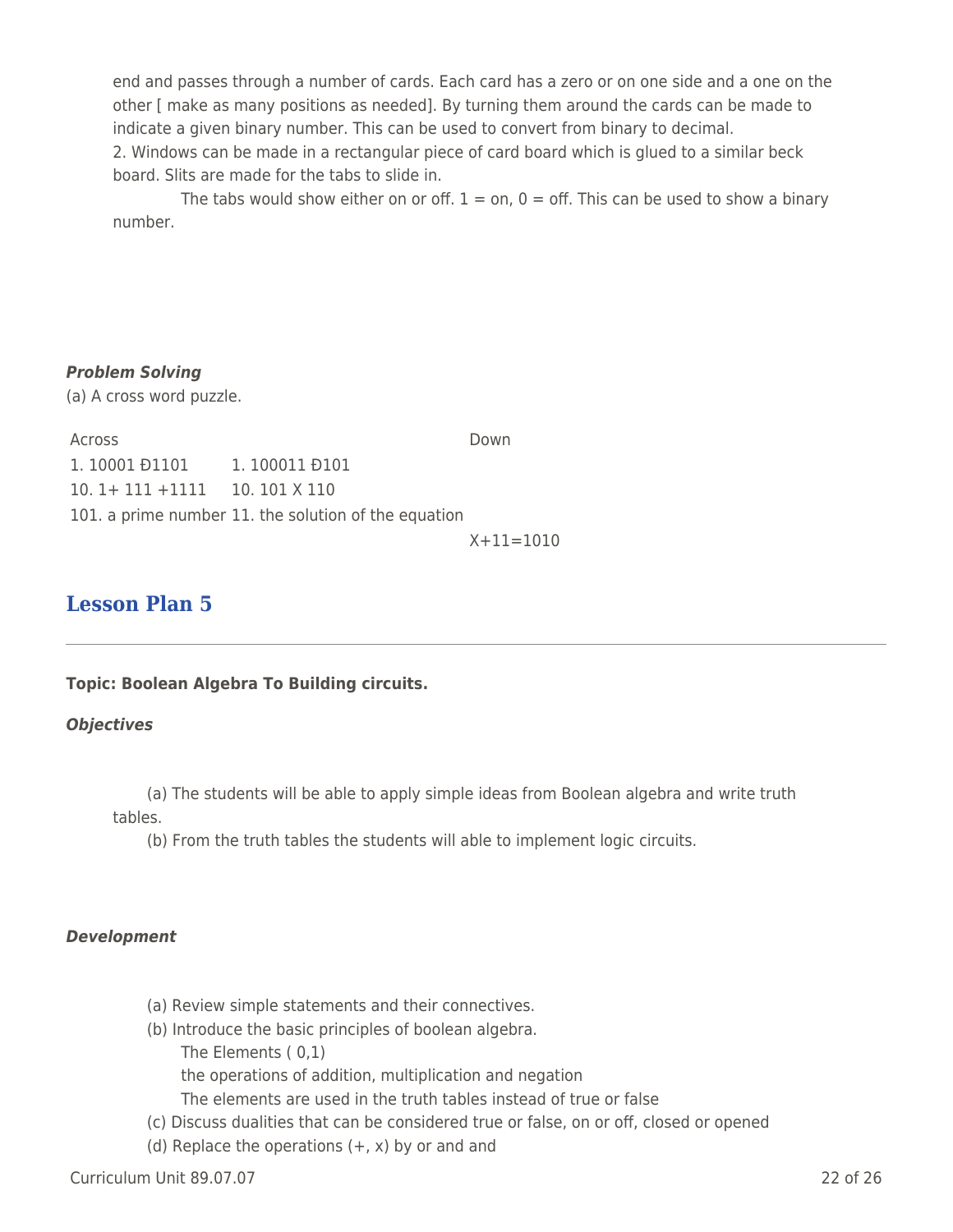(e) Review truth tables from the previous section with zero and one

(f) Introduce equations from these truth tables. ex.  $F = x + y$ . (where x and y are inputs and F the output

## *Evaluation*

(a) Provide drill and practice using zero and one in the truth tables

## **Application of Boolean Algebra**

- 1. The state of an electrical switch is either on or off. Use zero or one to represent these states.
- 2. Develop truth tables using the connectives.
- 3. Discuss the position of switches when opened or closed.

(figure available in print form)

4. Use equations to summarize the desired outcomes. Thus introducing the implementation of boolean algebra with logic gates.

Write equations of desired outcome

ex.  $F = X + y$  [use all connectors].

Write truth table table

Draw logic gates. (e) And gates denoted by: (figure available in print form) OR gates denoted by: (figure available in print form)

## *Suggested problems*

Curriculum Unit 89.07.07 23 of 26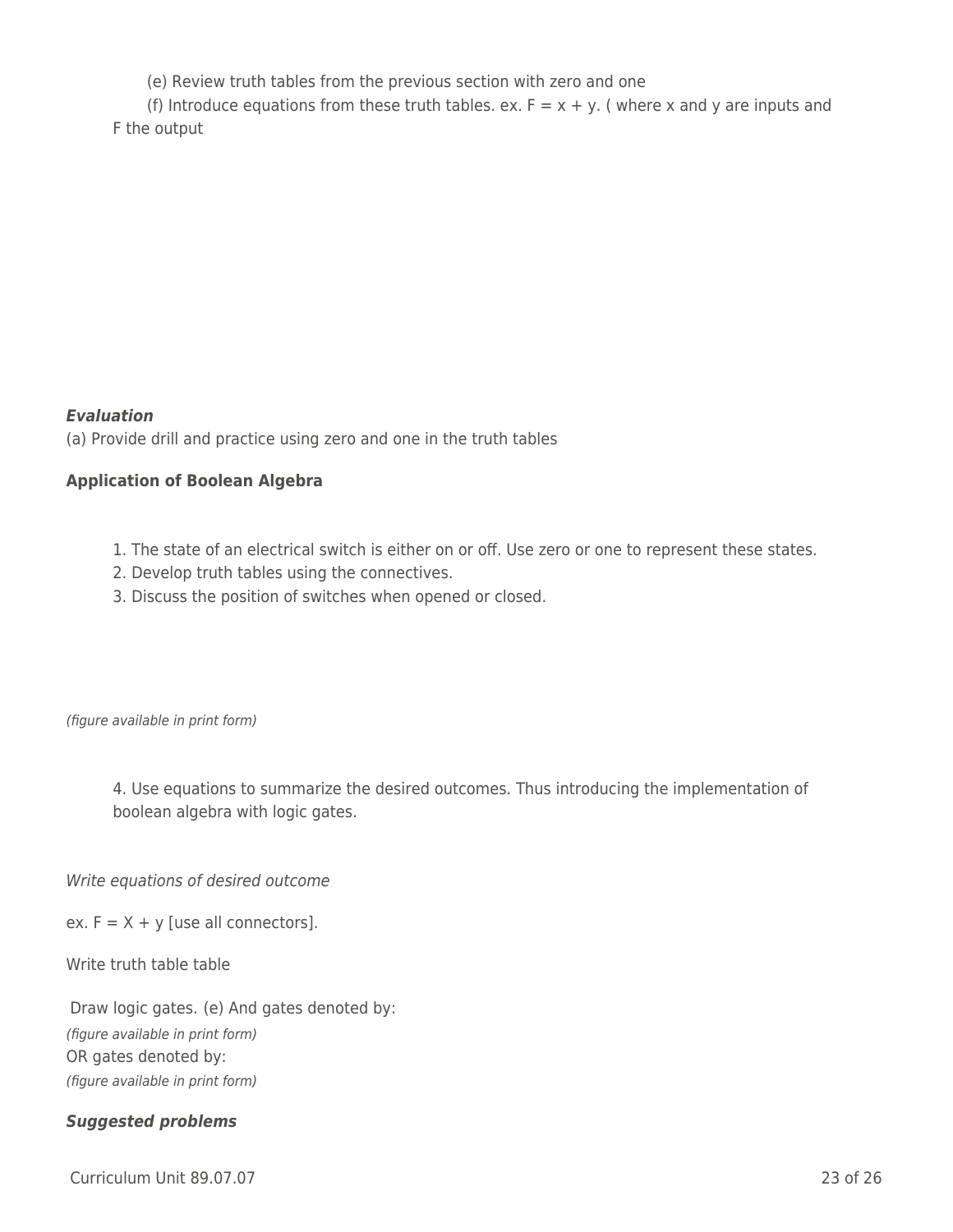1. Write a truth table for the following;

(a) Nand 
$$
F = (Xy)
$$
.

(b) And 
$$
F = (X + y)
$$

$$
(c) F = (X + y)
$$

2. Construct a truth table for the gate shown.

(figure available in print form)

| 3. Design a truth table for a half subtractor  |
|------------------------------------------------|
| ans. X y b d                                   |
| 0000                                           |
| 0111                                           |
| 1001                                           |
| 1100                                           |
| 4. Design a truth table for a full subtractor. |
| ans X y z b d                                  |
| 00000                                          |
| 00111                                          |
| 01011                                          |
| 01110                                          |
| 10001                                          |
| 10100                                          |
| 11000                                          |
| 11111                                          |
| 4. Construct a truth table for                 |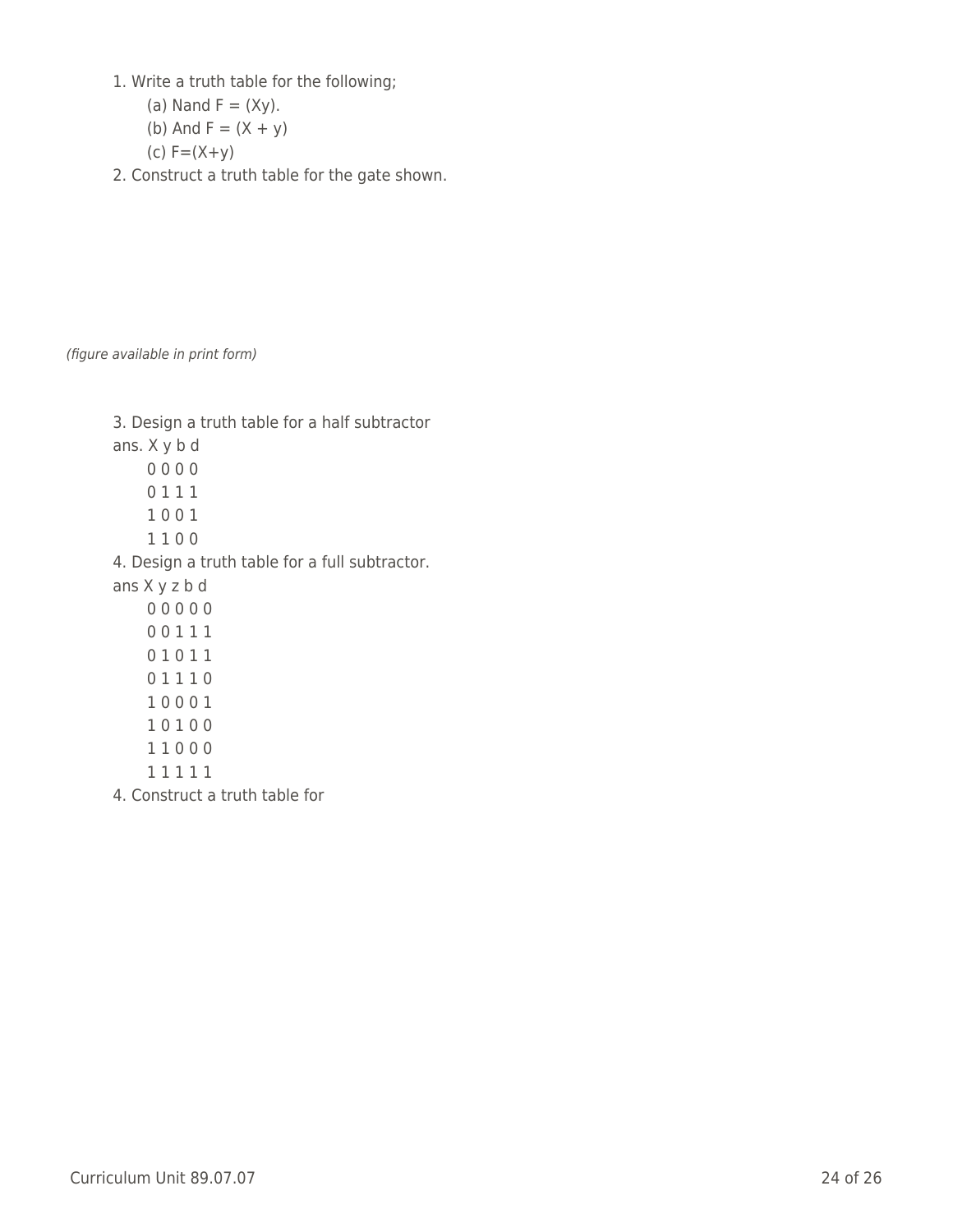- 5. Make a truth table to show that  $CD=C+D$
- 6. Given the following write an equation for

 $(a)$  X (b) Y (c) F ans  $X = AB$  $Y=(AC)$  $F = X + Y + B$ 

7. Write truth tables for  $F = AB + AC$ 

draw the logic gate

8. Design a circuit such that a hall light can be controlled by both an upstairs and a down stairs switch.

9. Design a circuit such that a light can be controlled by each of three switches.

10. What is the Boolean expression for the AND OR logic diagram

(figure available in print form)

ans;  $AB + AC = F$ 11. What is the truth table for the design in 10 ans; input output input output A B C F A B C F 0 0 0 0 1 0 0 0 0 0 1 0 1 0 1 1